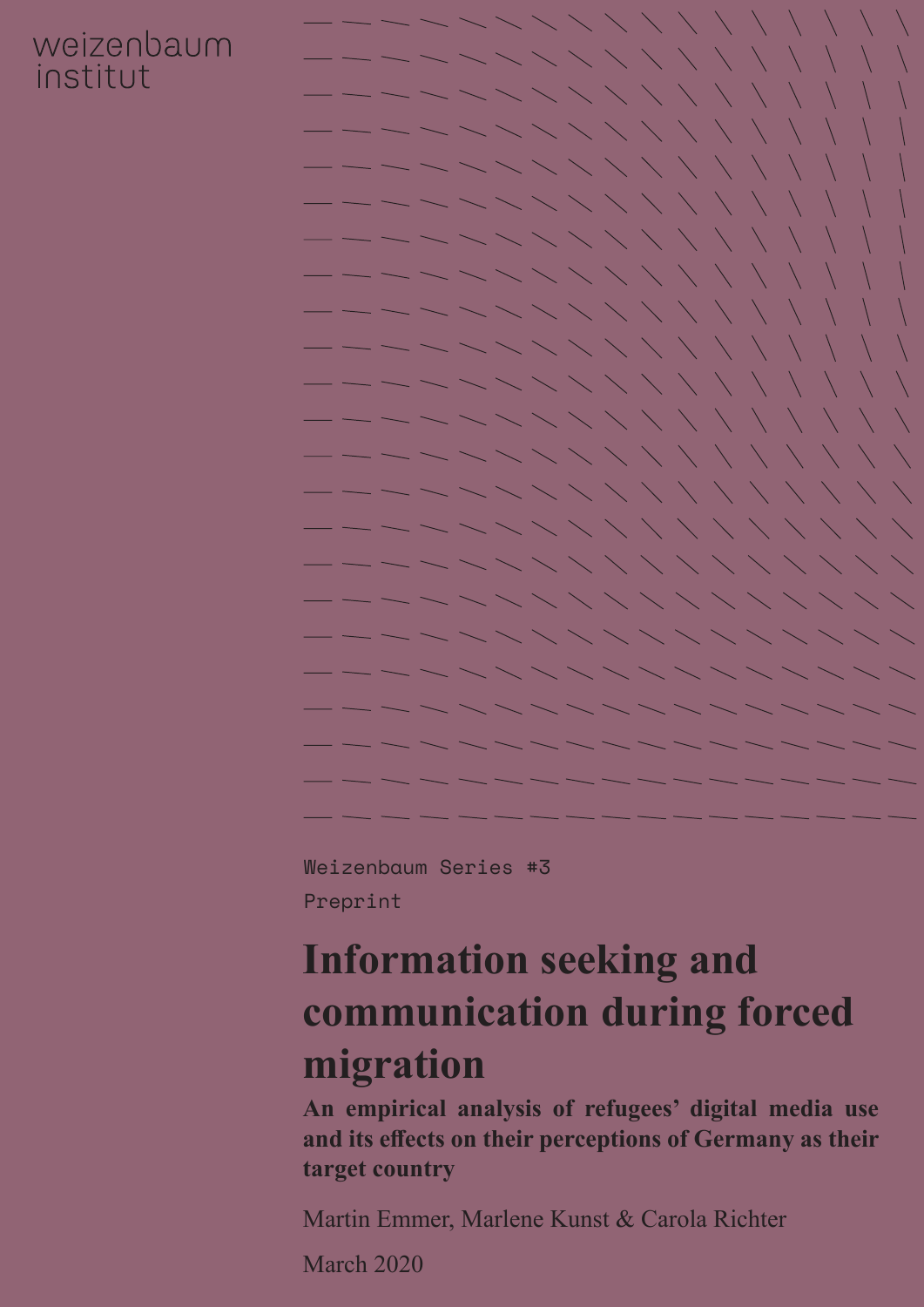#### **Weizenbaum Series**

#### **Edited by**

Weizenbaum Institute for the Networked Society – The German Internet Institute

Project Coordination: Wissenschaftszentrum Berlin für Sozialforschung Reichpietschufer 50 10785 Berlin

Visiting Address: Hardenbergstraße 32 10623 Berlin

Email: info@weizenbaum-institut.de Web: www.weizenbaum-institut.de

Persistent long-term archiving of this series is ensured by the Social Science Open Access Repository and the DOI registration service in Germany for social science and economic data da  $ra$ .

DOI [10.34669/wi.ws/3](http://dx.doi.org/10.34669/wi.ws/3)

This series is available open access and is licensed under Creative Commons Attribution 4.0 (CC-BY 4.0): http://creativecommons.org/licenses/by/4.0/

This work has been funded by the Federal Ministry of Education and Research of Germany (BMBF) (grant no.: 16DII111, 16DII112, 16DII113, 16DII114, 16DII115, 16DII116, 16DII117 – "Deutsches Internet-Institut").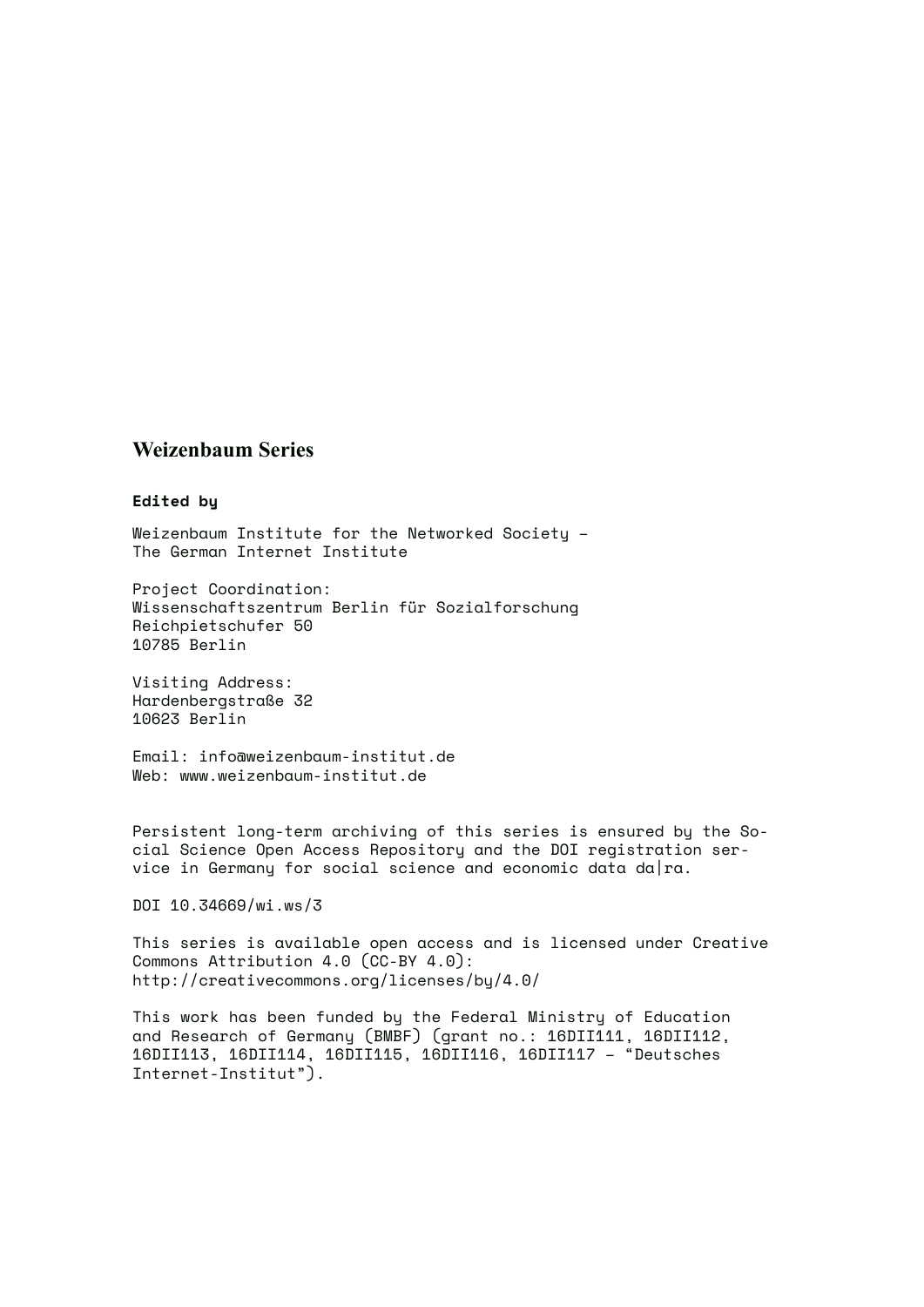Weizenbaum Series #3 Preprint

# **Information seeking and communication during forced migration**

**An empirical analysis of refugees' digital media use and its effects on their perceptions of Germany as their target country**

Martin Emmer, Marlene Kunst & Carola Richter

March 2020

To be published in Global Media and Communciation, Vol. 16, 2020 (accepted May 12, 2019, publication scheduled for Issue 2, August 2020). <https://journals.sagepub.com/home/gmc>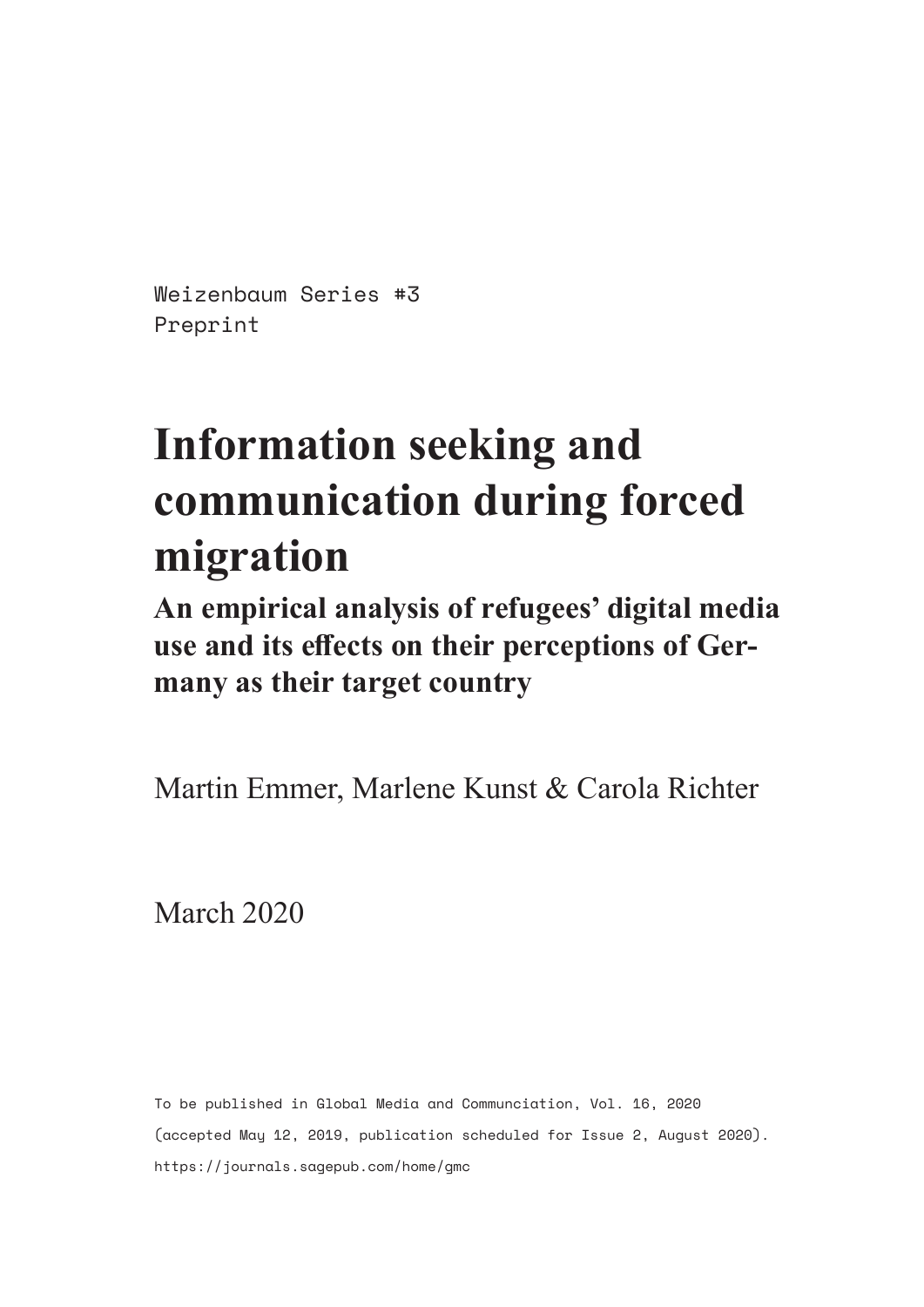### **Abstract**

The recent refugee movements to Europe occur in the digital age. While there is a common perception that 'every refugee carries a smartphone', research on this new phenomenon is limited. To fill this academic gap, we have conducted a representative survey of more than 400 refugees living in Berlin which provides insight into the use of digital media in preparation for and during forced migration. We also asked whether digital media shaped images of and expectations about the refugees' target country Germany. The data confirm that digital media are important tools for refugees but also show that refugees are not a homogenous group and that usage patterns depend on regional origins. Moreover, we found that refugees who frequently accessed the Internet before they fled were better informed than others. Whereas Internet use also contributed to a positively-biased perception of Germany, the respective effect of traditional media use was stronger.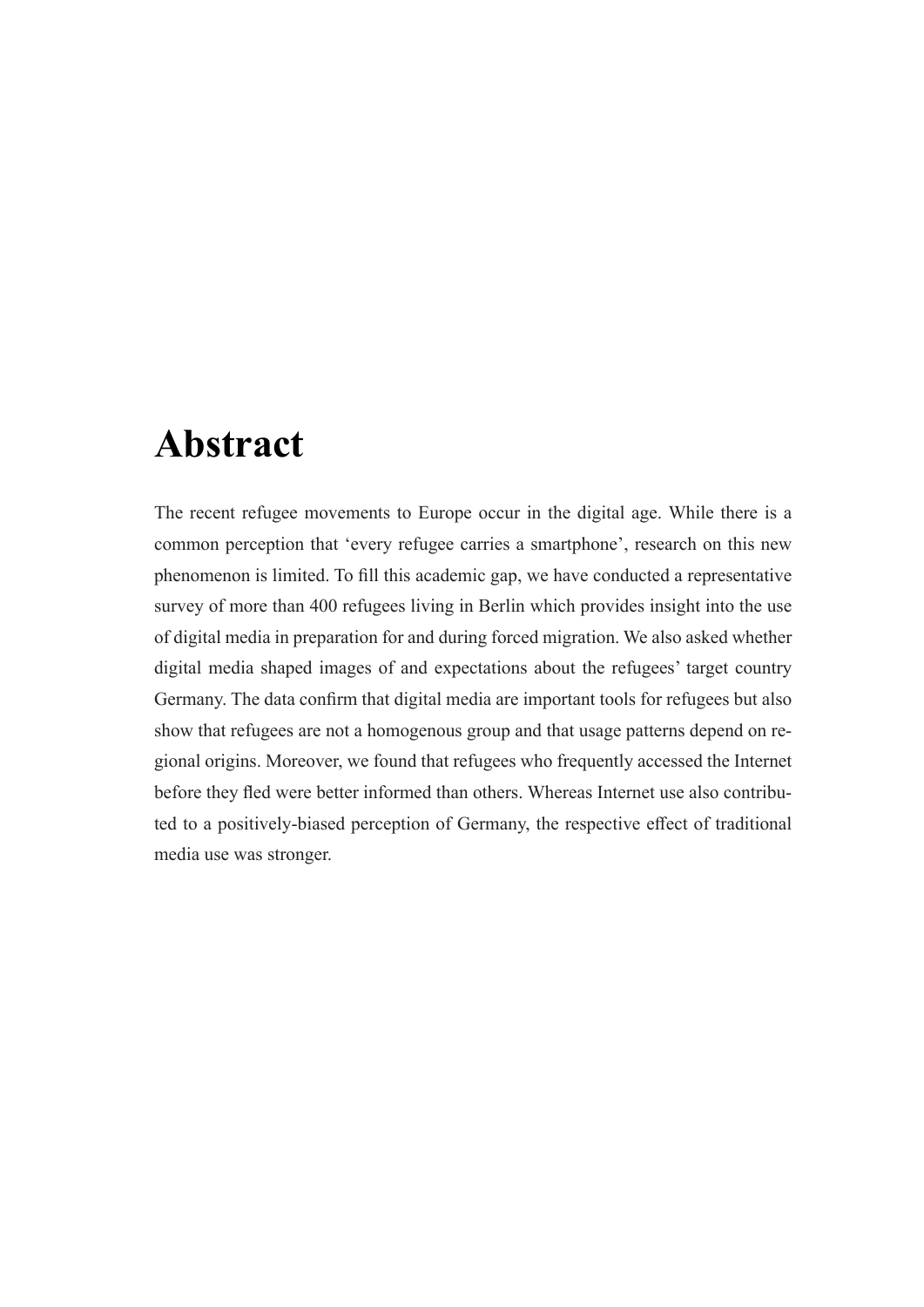## **1 Introduction**

In 2015, Europe has become the target destination for more than a million of refugees fleeing war-torn countries such as Syria and Iraq (Eurostat, 2017; UNHCR, 2017). Yet, in addition to the extraordinary high number of asylum applications (Connor, 2016), another peculiarity distinguishes the recent refugee movements from previous ones: the movements of our time – be they to Europe or other regions – are taking place in the midst of the digital age. Beyond a doubt, just as digital communication technology has transformed connective action and mobilisation through the technology's network capabilities (Bennett and Segerberg, 2012), it is likely to have an impact on large groups of people who simultaneously embark on a journey to a safe haven.

The mainstream media quickly picked up that most refugees carried smartphones with them (Haverkus and Schmitt, 2015; Locke, 2017; Rosenblum, 2016; Worley, 2016), which to some observers appeared to be a paradox: a modern device in the hands of individuals who apart from that had lost all of their belongings (O'Malley, 2015). Yet, in news articles, refugees explained how valuable smartphones have been during their journey as a compass in transit (Haverkus and Schmitt, 2015) or after they had arrived to their destination country as 'a link to an old life' (Worley, 2016). However, even though many journalists have shown interest in this rather new and multi-faceted phenomenon, only a few scholars have approached the issue from a scientific perspective. Against this backdrop, this study contributes to filling the academic gap by highlighting the role digital media played in the recent refugee movements to Europe.

In order to provide a solid foundation for the analysis, the *first* aim of this study is to provide reliable data on how digital technologies are applied by refugees for preparing for and conducting forced migration. Through a survey of a representative sample of refugees who had arrived to Germany in late 2015 and early 2016, this study provides answers to fundamental questions about (digital) media use during such exceptional circumstances: Which particular digital services do the refugees turn to? How important are mobile phones compared to other sources of information? Do refugees look for the experiences of other refugees in social media, and do they share their own? Furthermore, we assume that digital communication technologies also serve as vital information sources in advance of their departure. Hence, the *second* aim of this study is to analyse what influence digital media use might have on the knowledge refugees have acquired of their target destination Germany. In online environments, which provide an abundance of (unverified) information, the question is whether refugees who had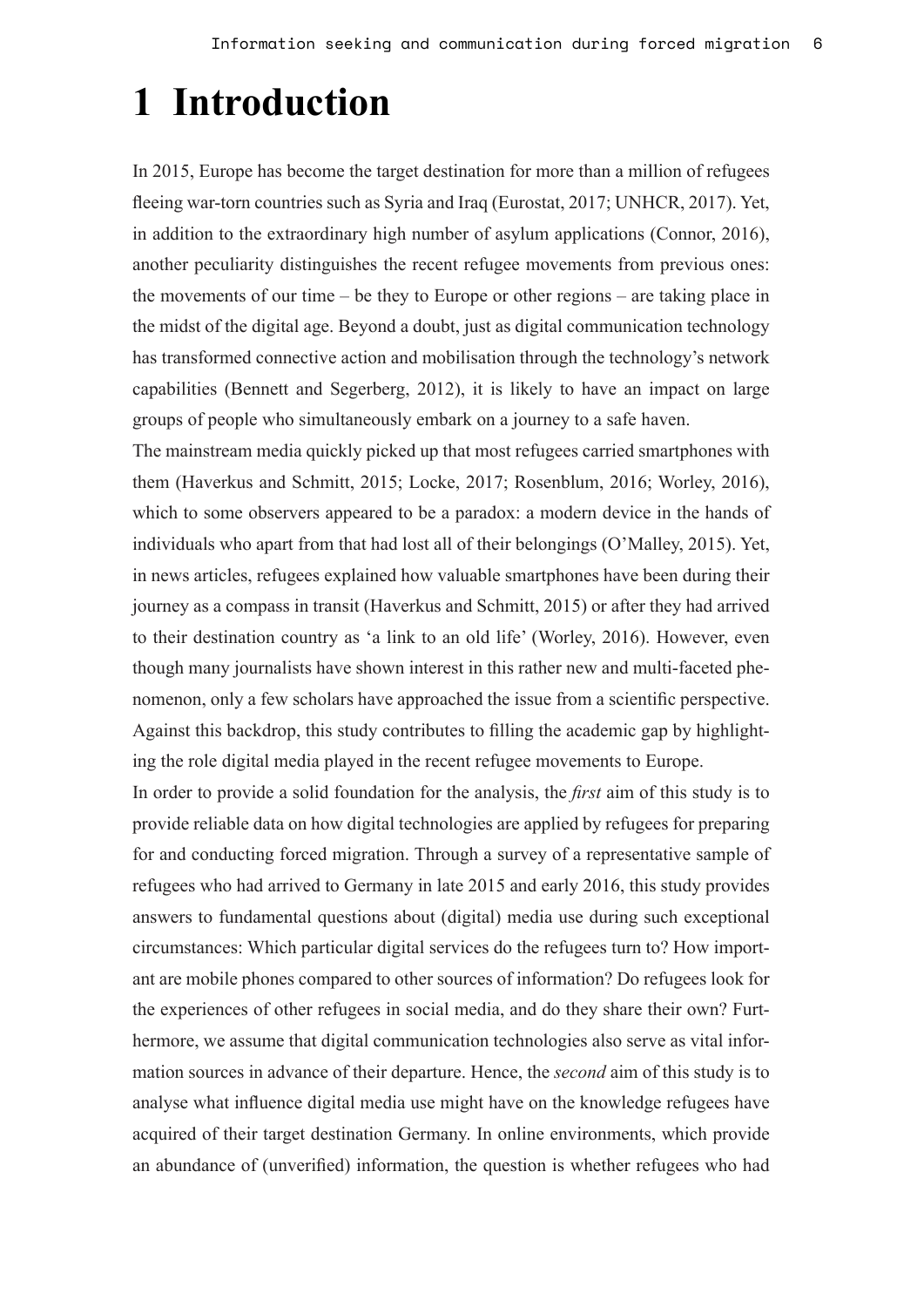frequently used the Internet before their departure were better or worse informed about their target destination than others. Moreover, it is an established axiom of communication studies that beyond providing facts, media also contribute to creating 'pictures in our heads' (Lippman, 1998). Although images and expectations of other countries are certainly developed in complex processes across an individual's life-span and involve a variety of factors, it is likely that media use plays a significant role (Wanta et al., 2004). In the specific case of refugees, the content to which individuals are exposed before they depart might have an even stronger impact on their perception of the target destination, as they are more likely to purposefully search for country-specific information and to pay particularly close attention. Against this backdrop, *thirdly* this paper seeks to answer the question whether digital media use contributes to a well-informed or biased perception of the target country.

This study is divided into four sections. It starts with a brief elaboration on the state of research, followed by theoretical considerations. Subsequently, we present our methodology whilst the third section provides descriptive results about media use before and during forced migration. The fourth section addresses the analytical question of effects of digital media use on knowledge and perception of the target country.

## **2 State of Research: Refugees' Media Use**

Till our survey in 2016, scant research had been conducted on refugees' media use in the German context – but also in other European countries, the interest has so far been small. It is only during the course of the current refugee flows to Europe that interest on the continent increased (see Leurs and Smets, 2018). Typically, most studies focus on the post-migration phase and the refugees' situation after their arrival at the target country. The general impression can be summarized with the words of Gillespie (2018: 1): "smartphones are lifelines, as important as water and food". However, there is a growing tendency to focus on the ambivalences of digital media use among refugees. Studies that address the transit phase of refugees in camps in Lebanon and Jordan describe the 'information precarity' felt by refugees regarding technical access to information, the frequency of rumors and misinformation, the lack of control over their own image and surveillance by the state (Wall et al., 2015: 2, di Giovanni, 2013). The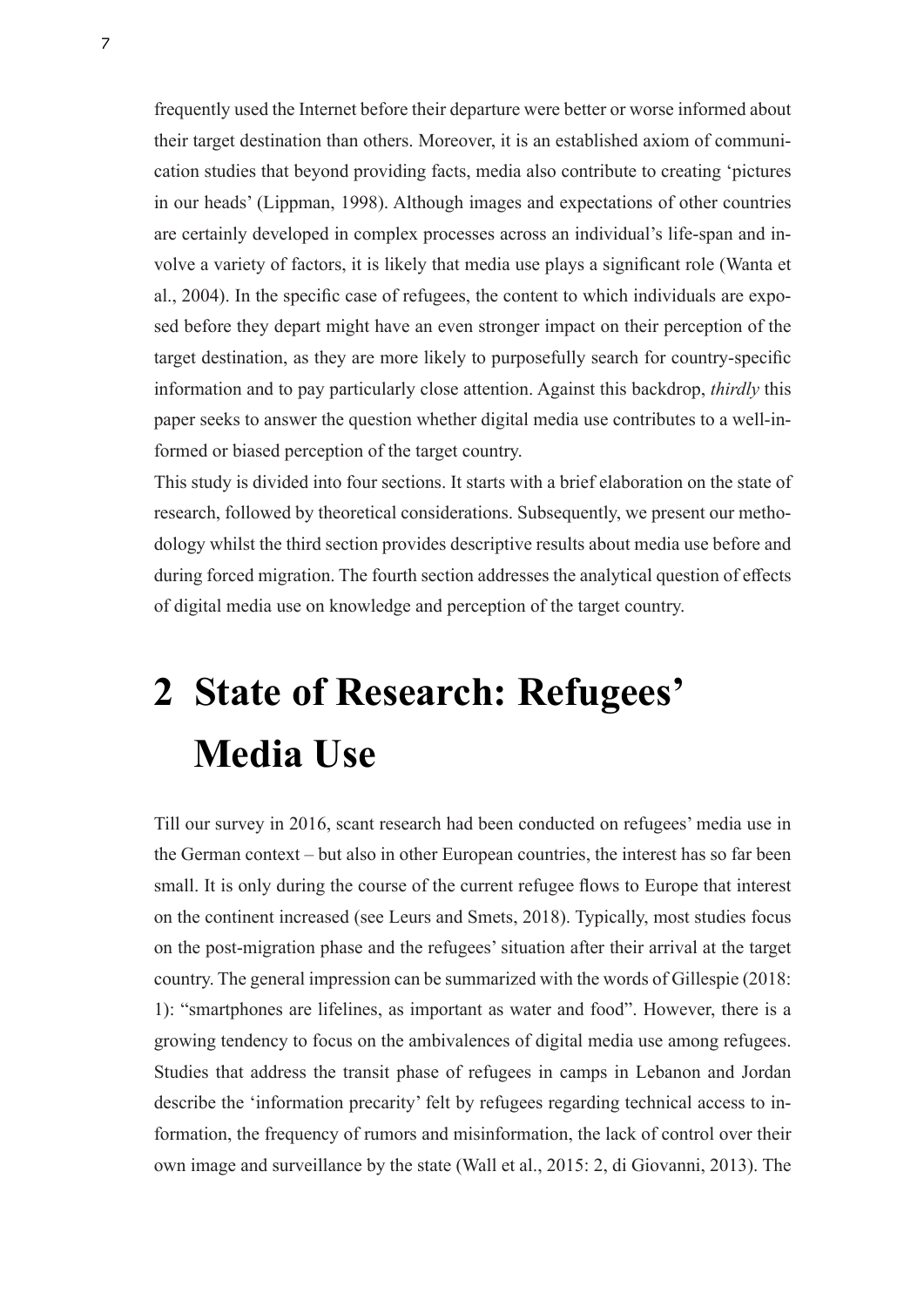refugees attempt to avoid such insecurity above all by retaining contact with existing networks of family and friends with the help of mobile phones. In contrast, traditional mass media, but also social media such as Facebook, are not granted much trust. Additionally, a study by BBC Media Action (2016) has tried to map out the information needs of refugees in Greek camps using a sample of 66 respondents and additional focus groups. They similarly describe that the refugees were looking above all for current and reliable information and were frustrated that they were not able to obtain it from local helpers and media, resulting in a pronounced loss of orientation. The study of Borkert et al. (2018) who interviewed 83 Arab refugees in Berlin shelters provides insights into the ways refugees try to get information en route to Europe. They observed that in particular instant text messaging was popular among refugees and highlight 'that 'Conversations with other travellers' is an important information source and that the smaller portion of the refugees with continuous access to information via social media were information mediators' (Borkert et al., 2018: 6).

Studies in Australia, France and Italy (Charmarkeh, 2013; Gifford and Wilding, 2013; Harney, 2013; Khorshed and Sophia, 2015; Leung, 2011) provide further indications about the ambivalence of media technologies in the daily lives of refugees in the post-migration phase. Noteworthy studies are those by Houssein Charmarkeh (2013), who employed ethnographic methods to investigate the precarious situation of Somali refugees in France and took their social media usage before, during and after flight into consideration, and by Nicholas Harney (2013), who looked at the mobile-phone usage of migrants and asylum seekers in Naples, Italy. In both studies, smartphones are highlighted as great support tools for coping with daily life. Charmarkeh (2013) explicitly stresses that 'refugees know how to employ social media, contrary to prevailing clichés, because social media play a crucial role in their navigation of the migratory trajectories and also allow them to find a place where they feel accepted' (50). Witteborn repeatedly visited people in shelters for asylum seekers in Germany over a span of three years and analysed the inhabitants' media practices (Witteborn, 2011, 2012, 2015). Her interest was to see how these 'forced migrants' develop a specific identity through self-presentation in the digital media. She especially highlighted the field of tension between the situation in Germany which is experienced as unsatisfactory and existing contact through digital media (a kind of co-presence) with those left behind in their homeland, who mostly assumed a significant improvement in the refugees' living conditions. This tension often leads to the asylum seekers transmitting rather overoptimistic reports to the country of origin (Witteborn, 2015). More recent qualitative studies which focus on people who had recently fled from Syria, Iraq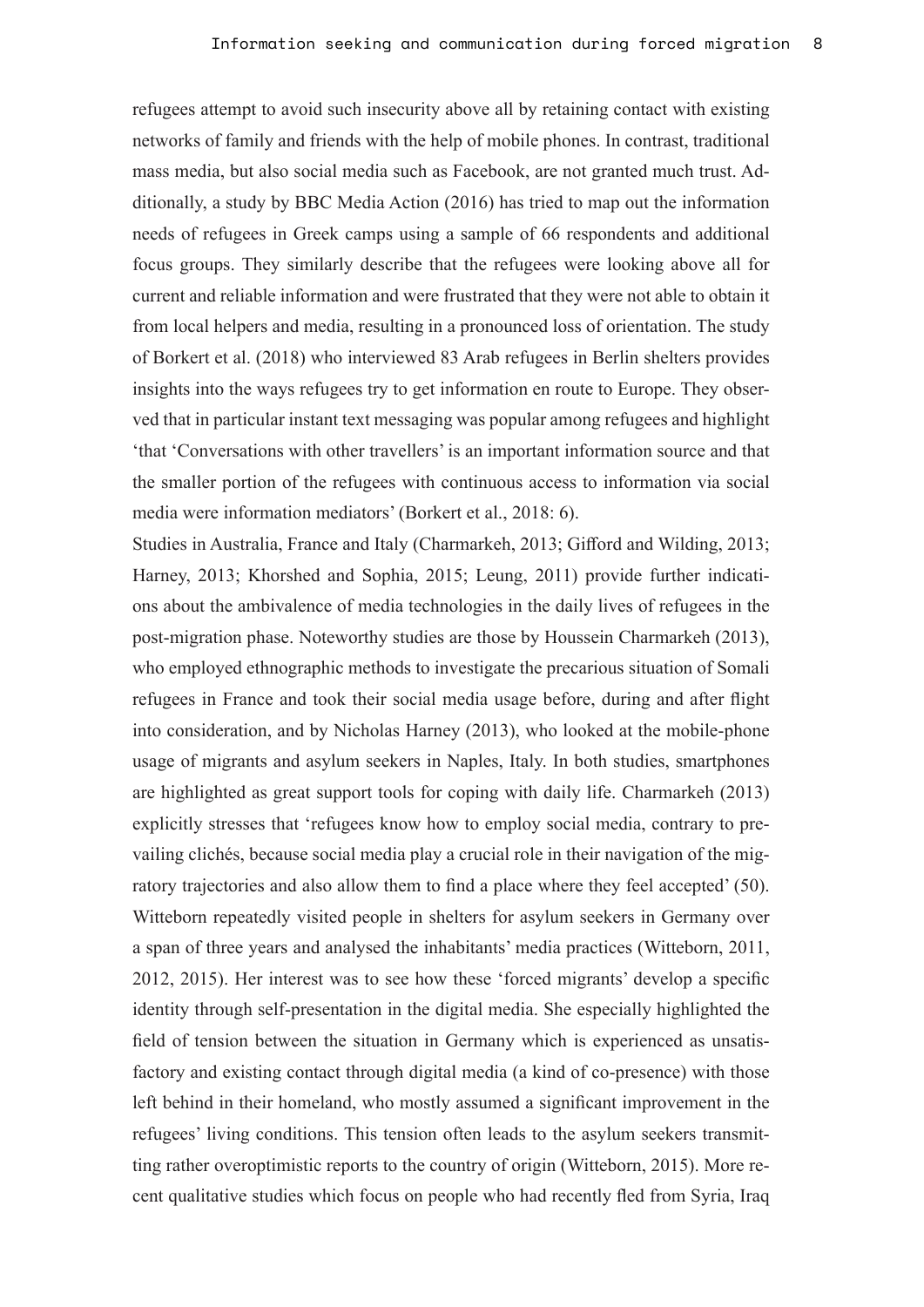and Central Asia and presently live in Germany also emphasise the importance of the smartphone for the maintenance of contacts with the country of origin (Fiedler, 2016; Fiedler, 2018; Borkert et al., 2018) and also for the bridging function to the host country (Kutscher and Kreß, 2015), for example through language-learning apps. Fiedler (2016), who refers to 36 in-depth interviews with Syrian refugees, is one of the few scholars who also looks at media usage in the country of origin before flight. She finds that respondents informed themselves about the situation in the target country using diverse channels, hence demonstrating a broad repertoire of information. Nonetheless, this information-acquisition is primarily channelled through social media and personal contacts (Fiedler, 2016: 11-12). Another study by Dekker et al. (2018) interviewed in a similar manner 54 Syrian asylum seekers in the Netherlands. They also highlight the importance of verification of information through personal contacts, stressing that '[t]he importance of trust and personal contact is again stressed when respondents indicate that one-to-one communication with known others via social media is more trustworthy than public communication of unknown others' (Dekker et al., 2018: 7). This brief overview of the literature highlights the importance of digital media in the specific life-circumstances of refugees. The majority of researchers focus on the period after arrival to the target county while a few recent ones have also integrated the period before and during flight. Almost all of the studies apply a qualitative methodology, which serves the purpose of understanding the subjective meaning individuals attribute to digital technologies and allows the researcher to explore in-depth users' motives and behaviours. The downside of qualitative research is the usually non-representativeness of the samples and the unclear generalisability of the data. To our best knowledge, so far, no study has quantified the frequency and types of refugees' digital media use and the thematic priorities of refugees' communication.

### **3 Theoretical Background**

#### **3.1 Media Use**

When aiming to develop hypotheses about explanations of refugees' media use, the entering wedge is to identify probable motives refugees could have when turning to media. In this regard, research has yielded some theories which aim to answer the question of why individuals choose to use specific media out of many options. Promi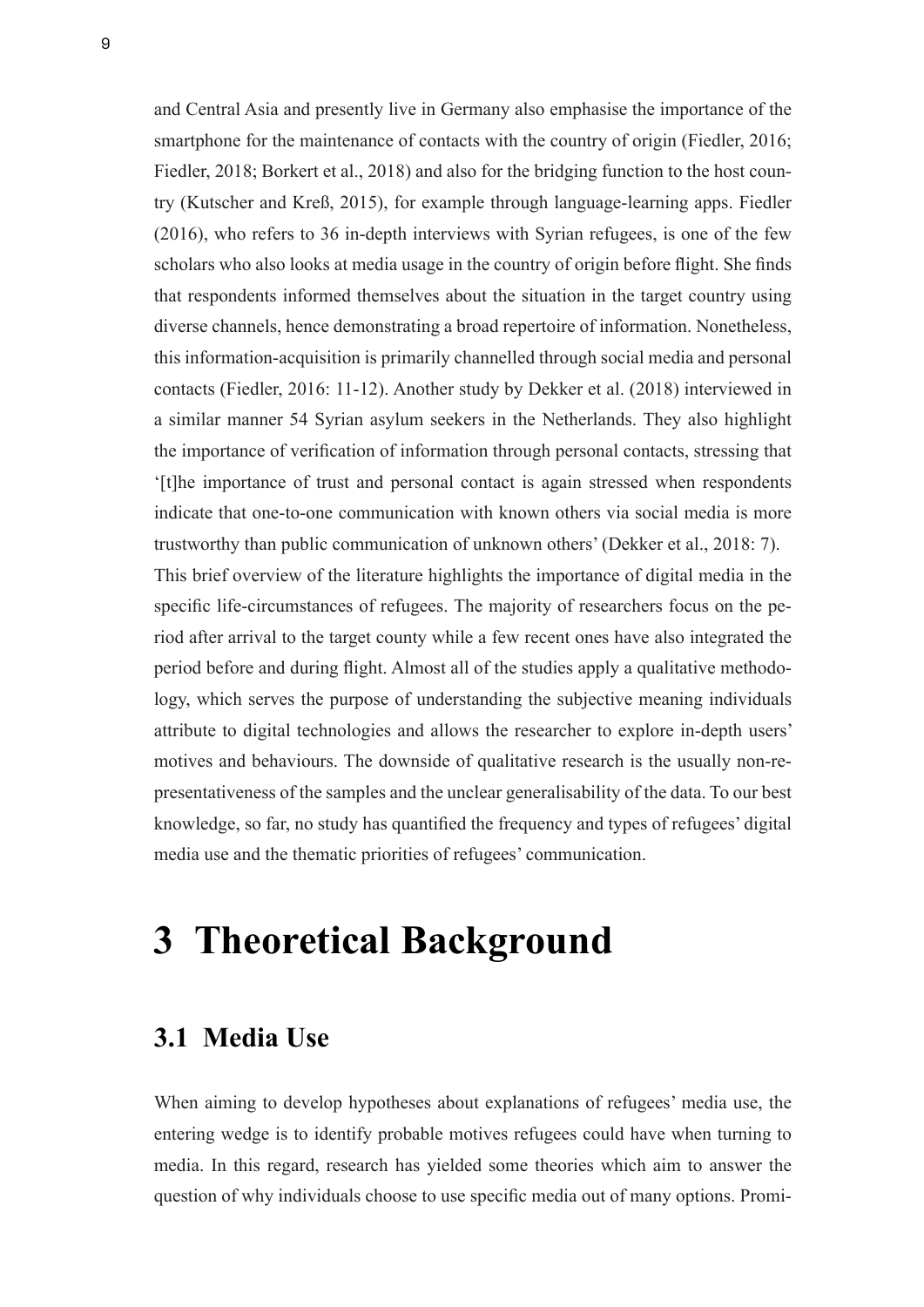nent approaches such as the uses and gratifications approach focus on motives adapted for a western lifestyle, with an emphasis on typical leisure-time motives, such as relaxation, escapism or self-affirmation (Katz et al., 1973; Rubin, 2002; LaRose and Eastin, 2004). However, in the kind of emergency situation refugees experience, it is not only unlikely that an individual uses media for relaxation or self-affirmation, but also media options are much rarer than for citizens living in western countries, where research on media use is mostly conducted. Overall, it seems more likely that individuals of refugee movements are driven by very practical considerations following a rational-choice-logic. The rational-choice model implies that individuals weigh up the utility and the costs of actions and choose the one which maximises the utility and minimises the costs (Harsanyi, 1980; Dohle et al., 2004; Emmer et al., 2008). Even though this approach is mostly applied in economic or political contexts (Aldrich, 1993; Blais, 2000), it is probably a more suitable approach to refugees' media use, because rational-choice theory initially describes the logic of the situation in which the individual finds him- or herself and subsequently derives the options of actions from this social context. Consequently, the respective costs and utility are dependent on the context and not on allegedly universal needs, as traditional media-use theories imply. Refugees might for instance engage in interpersonal communication via messenger services instead of searching for information on official governmental sites when the refugees need information about the asylum policies of a country, as they consider these services more time-efficient and even more trust-worthy in their specific social context. Yet, despite these theoretical considerations, we have too little knowledge about the situational context of refugees for developing detailed hypotheses which are based on previous research or a sound theoretical framework. The lack of empirical groundwork is what motivates our first research question to address basic usage patterns: RQ1: How do refugees use digital media in preparation for and during forced migration?

With this question, we attempt to learn more about (a) refugees' media use in general, (b) about their patterns of digital media use and (c) what their communication before and during their flight was about.

#### **3.2 Media influence**

The question of how media use influences an individual's attitudes, knowledge and perceptions has been at the centre of communication studies for many decades. By now, studies in the tradition of theoretical approaches such as the cultivation hypothesis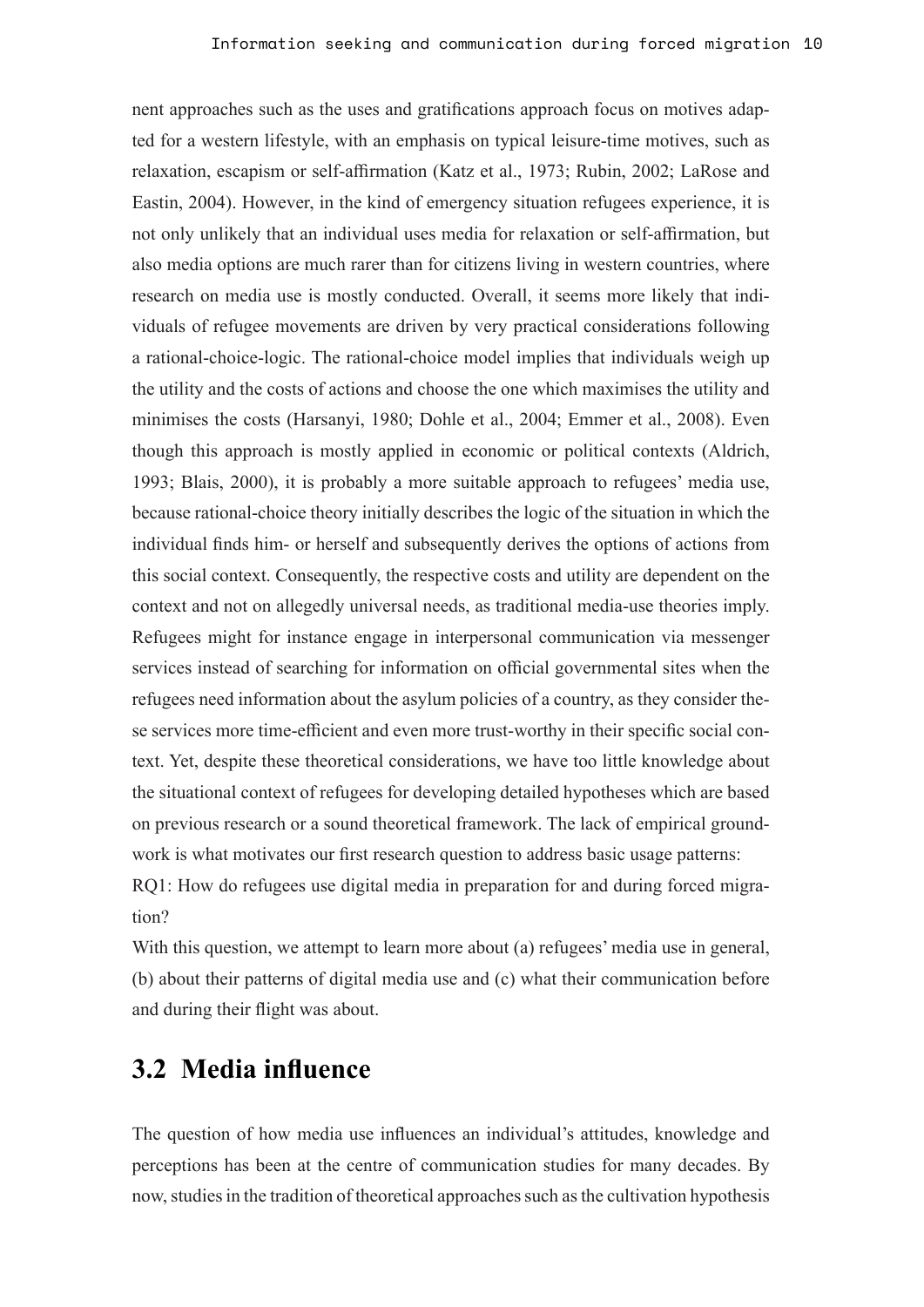(Gerbner, 1998), agenda-setting (McCombs and Shaw, 1993) and framing (Scheufele, 2000) have accumulated valuable knowledge on how media use can shape people's notions of reality. Moreover, in the context of digitalisation, a rapidly-growing body of research is addressing the effects of digital media use in western societies – such as the digital-divide hypothesis (Mossberger et al., 2003; van Dijk and Hacker, 2003)2003 or fragmentation and polarisation of audiences (Dahlberg, 2007). Referring to refugees' presumed pragmatic use of media, especially effects of media use on knowledge – in particular, knowledge relevant for flight – seem to be of interest in this context. Empirical studies have produced evidence that, for example, digital media use can increase knowledge-gaps between different segments of the population (van Dijk and Hacker, 2003; Wei and Hindman, 2011).

However, whereas the vast amount of research provides insight into fundamental consequences of digitalisation for the west, it does not provide insight into the impact digital media use might have on populations in instable societies that see themselves forced to flee due to war, poverty or other threats. The motives and types of media use of these individuals differ from westerners not only due to different cultural backgrounds but also due to the extraordinary circumstances. Till now, the communication behaviour and effects of refugees in the digital era is an under-researched field, which we therefore attempt to approach with two hypotheses. In our second research questions, we ask whether Internet use can contribute to explaining factual knowledge about the target destination, compared to the use of traditional mass media. Moreover, we test whether Internet use (compared to traditional media use) might lead to a positively-biased perception of the target country, which we assume is the case due to the vital role of interpersonal communication and usage of social-media platforms. As a study by Witteborn (2015) shows, after arrival to their target destination, refugees tend to create a more positive image of their situation online than can be found in reality. Thus, our hypotheses for RQ2 are:

**H1:** A higher degree of refugees' digital media use is related to more factual knowledge about the target country (Germany).

**H2:** A higher degree of refugees' digital media use is related to a positively-biased perception of the target country (Germany).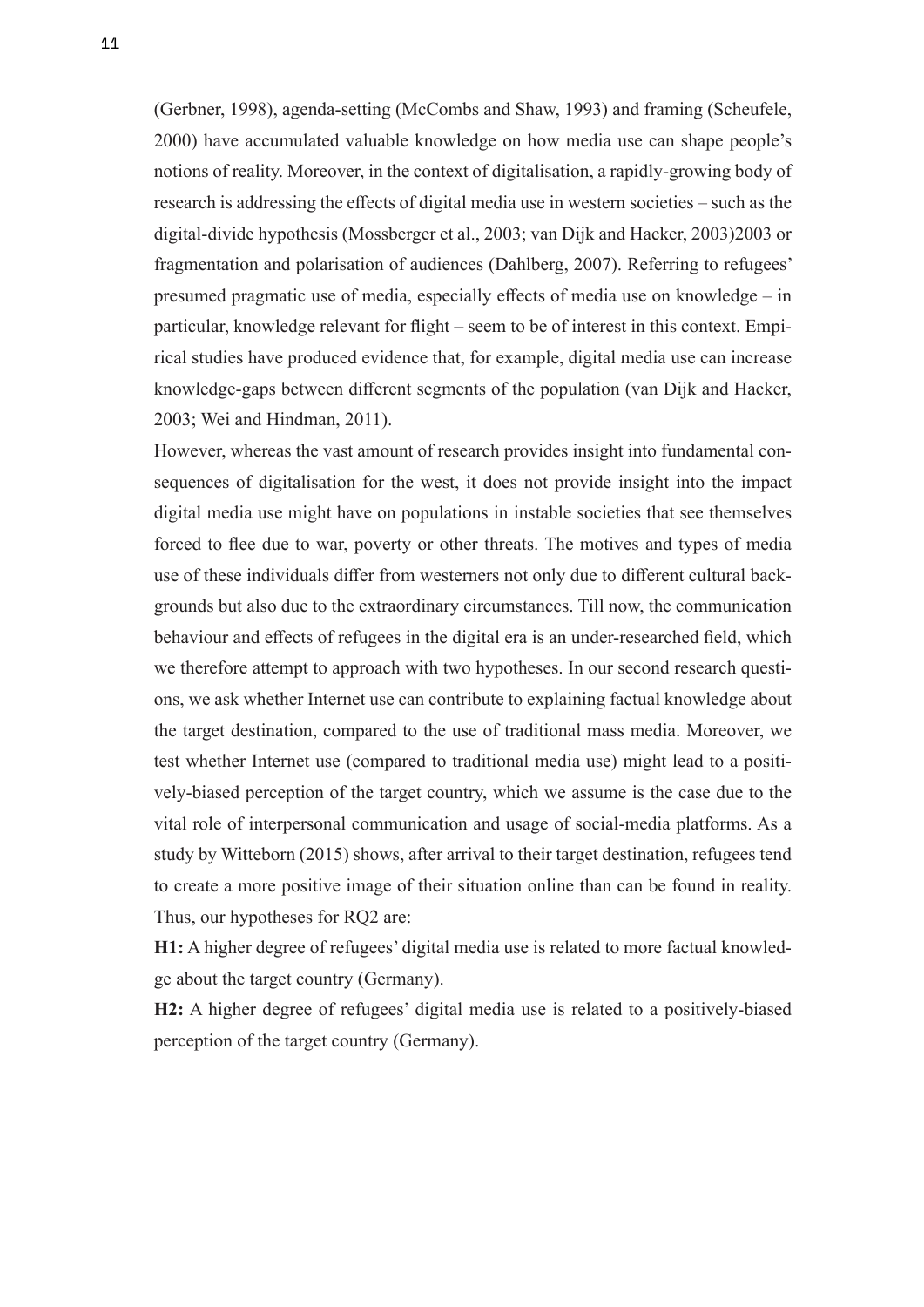### **4 Method**

In order to answer the research questions, we have designed and conducted a representative standardised survey with refugees from different countries in the German federal state of Berlin. Data collection and analysis were funded by a research grant from the German Ministry for Foreign Affairs (German: Auswärtiges Amt, AA). The sampling procedure was designed to produce a data basis as closely as possible to the structure of the population, which we defined as the persons arriving in Germany with the great refugee movements along the so called "Balkan Route" in late 2015. Germany distributed the arriving refugees to the 16 German states (who are responsible for housing and social care) according to the states' size and capacity, regardless of any personal characteristics of the people. Due to this random distribution, refugees in the state of Berlin can be regarded as a subpopulation that represents the whole population. We approached four companies and organizations that run refugee shelters and selected twelve shelters of different size and hosting different kinds of refugees (families, single men etc.). Random sampling of respondents was not possible because we did not get access to lists of inhabitants (for reasons of data protection) and other methods of random approach (e.g. during dinner time) appeared to be impracticable in most homes, which is why we chose a quota sampling procedure to select respondents. Quota criteria were sex, age and country of origin, which were taken from the data about first-time asylum-seeker applications for January to February 2016 published by the Federal Office for Migration and Refugees (Bundesamt für Migration und Flüchtlinge (BAMF), 2016) (see Table 1).<sup>1</sup> The interviews were conducted in May 2016 by 14 trained interviewers who were native speakers of Arabic, Farsi and Urdu. The willingness to participate amongst the residents of the emergency shelters was very high. Larger biases through self-selection from presumably disproportionately willing participants are therefore not to be expected in the data.

The questionnaire consisted of 145 questions, although, due to the differentiated filtering, the actual number of questions posed was much smaller, depending on the individual response behaviour. The questionnaire covered basic demographics, media use, individual living situation in the country of origin and during forced migration, knowledge and expectations about Germany (questionnaire accessible on https://www.xxx. de). The questions predominantly involved standardised question types (for instance,

<sup>1</sup> A random sampling procedure, that was tested first, turned out to be inefficient due to strict privacy regulation and the often very difficult spatial settings in the shelters (several entrances, no common spaces etc.). As a consequence, quota sampling was the next-best approximation to a representative selection of cases.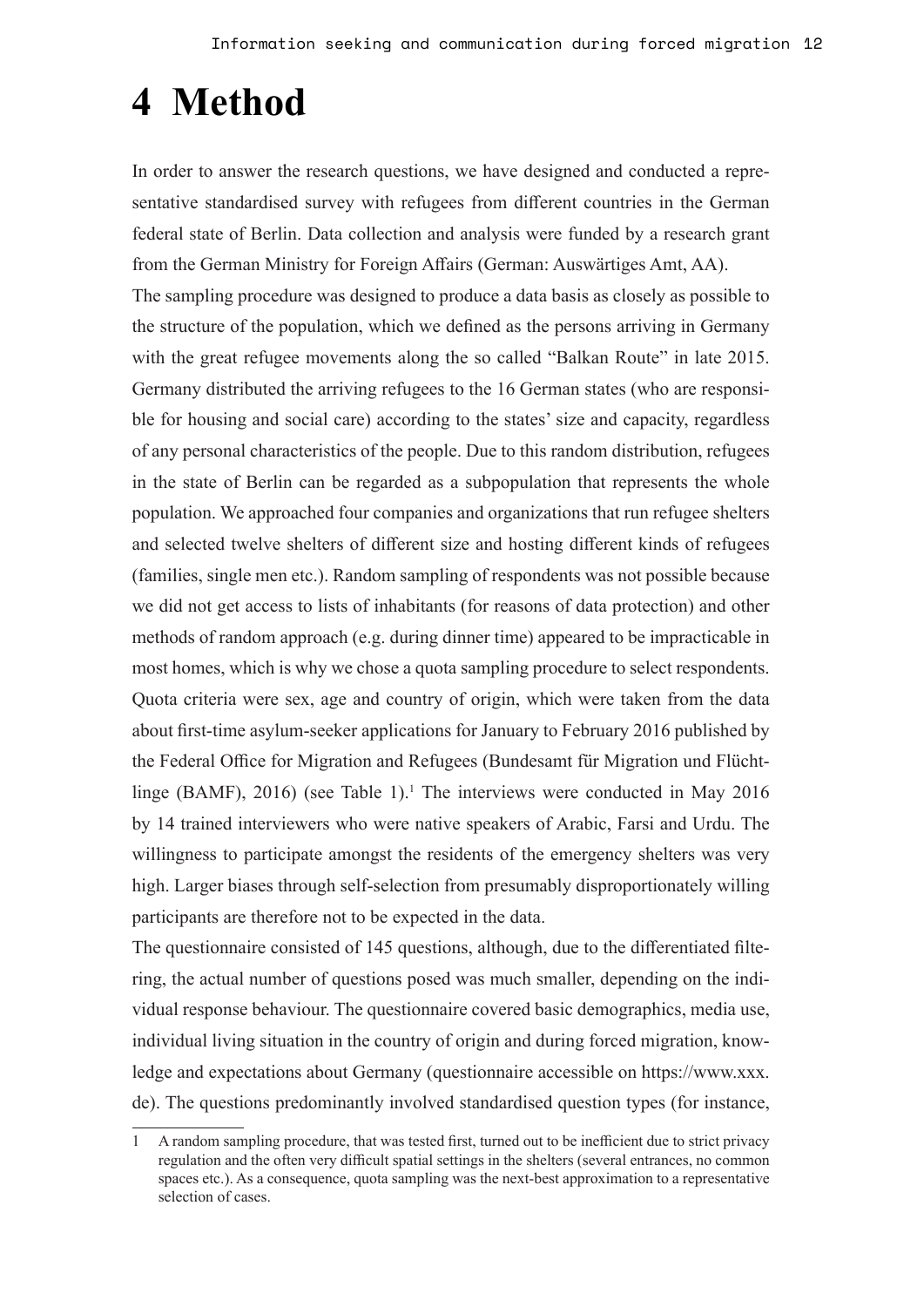questions with binary answers, multiple answers or Likert scales). Additionally, some open questions were asked. The questionnaire was developed in English and subsequently translated into Arabic, Farsi and Urdu.

A total of 404 completed interviews have been conducted, with an average duration of about 45 minutes. Only individuals older than 14 years were interviewed. The fieldwork began on 20 April 2016 and ended on 26 May 2016.

Slightly more than half of the sample was comprised of Syrians (53.5 per cent) and about one quarter came from Iraq (23.8 per cent). A further 15.9 per cent was from the Central Asian states of Afghanistan, Iran and Pakistan (Table 1). This distribution is based on the participants' self-disclosure.

|                   |               | Sample | <b>BAMF</b>                |
|-------------------|---------------|--------|----------------------------|
|                   | $\frac{0}{0}$ | (n)    | $\frac{0}{0}$ <sup>1</sup> |
| Country of origin |               |        |                            |
| Syria             | 53.5          | (216)  | 64.5                       |
| Iraq              | 23.8          | (96)   | 17.7                       |
| Afghanistan       | 4.5           | (18)   | 13.2                       |
| Iran              | 4.0           | (16)   | 2.9                        |
| Pakistan          | 7.4           | (30)   | 1.8                        |
| Others            | 6.8           | (28)   |                            |
| Age               |               |        |                            |
| $14 - 17$         | 3.2           | (13)   | 3.7                        |
| $18 - 24$         | 34.9          | (141)  | 36.0                       |
| $25 - 29$         | 20.8          | (84)   | 21.0                       |
| $30 - 34$         | 14.9          | (60)   | 14.3                       |
| $35 - 39$         | 10.1          | (41)   | 9.4                        |
| $40 - 44$         | 6.7           | (27)   | 6.0                        |
| $45 - 49$         | 3.7           | (15)   | 4.2                        |
| 50 and older      | 5.7           | (23)   | 5.5                        |
| Gender            |               |        |                            |
| Male              | 83.7          | (338)  | 71.1                       |
| Female            | 15.6          | (63)   | 28.9                       |

**Table 1.** Comparison between the sample and the distribution of refugees according to the Federal Office for Migration and Refugees (BAMF).

*Percentages based on valid cases; differences in cases are due to missing values.* <sup>1</sup> For a better comparison, the data from BAMF are based only on the five most relevant coun*tries of origin (e.g. excluding refugees from the Balkans). Thus, in the BAMF column, refugees from the five most relevant countries sum up to 100%.*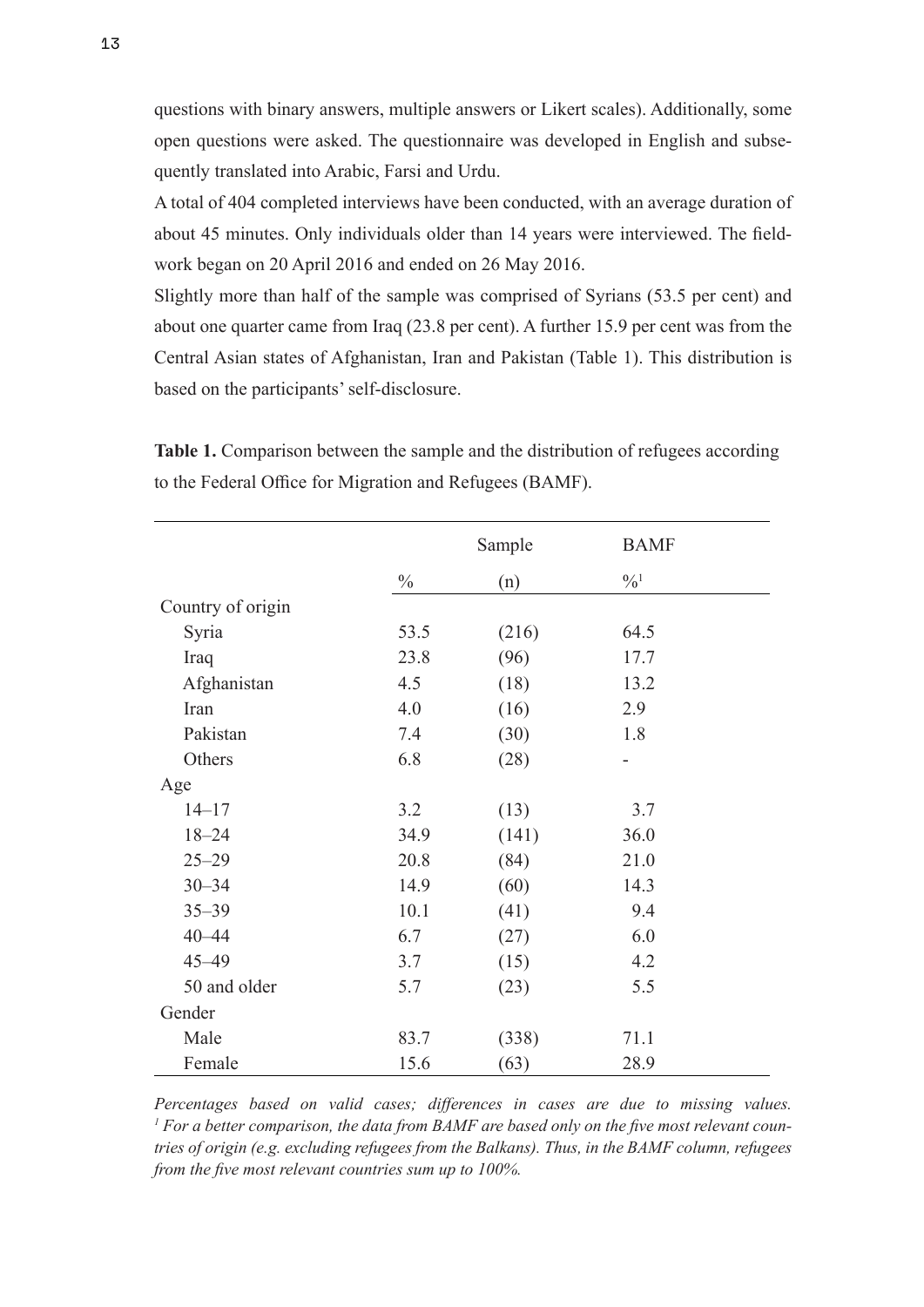The sample mostly matches the data from BAMF, with some underrepresentation of Afghan refugees (which may be partly due to the very difficult language situation with many different local languages and dialects not covered by the interviewers) and women (which can be explained by the higher willingness of men to participate in the survey).

### **5 Descriptive Analysis**

The first answer to RQ1 will be given by an analysis of the distribution of media-use variables amongst the refugees. However, we acknowledge that although the participants of our study share the fate of being refugees in a foreign country, they cannot be regarded as a homogenous group, but are likely to differ in terms of cultural aspects due to their country of origin. Therefore, the descriptive analysis in the following section is mostly carried out separately for each nationality. Because enough cases need to be available in order to be able to draw conclusions about the study population, countries with few cases were combined into groups. Syrian and Iraqi respondents are present in great numbers in the sample; thereby these two groups are considered individually. In the third group, respondents from Afghanistan, Pakistan and Iran are combined, who together comprise the category 'Central Asia'. The collective analysis of the respondents from these countries is meaningful to the extent that the respondents come from countries which, though often characterised by problematic political relations and bad living conditions, do not have a raging civil war but suffer more from extremism and oppression and the respondents thus show similar hopes, expectations and motivations for fleeing. The number of cases for the descriptive analysis is 377, as 27 of the participants came from diverse countries which could not be merged into groups (e.g. Egypt, Somalia and Eritrea). In the subsequent analytical section, all 404 cases are included.

In terms of sociodemographic variables, the country groups differ only marginally (in all of the categories, the values fail to reach the significance level of  $p<0.05$  in chisquare tests). Only in particular features do several stronger differences emerge. For example, amongst the Syrian respondents there were more women (19.7 per cent) than in the other refugee groups (Iraq 13.5 per cent, Central Asia 6.2 per cent). This is hardly surprising against the background of the dramatic situation in Syria, in which people independently of sex (and also age) see themselves being forced to flee.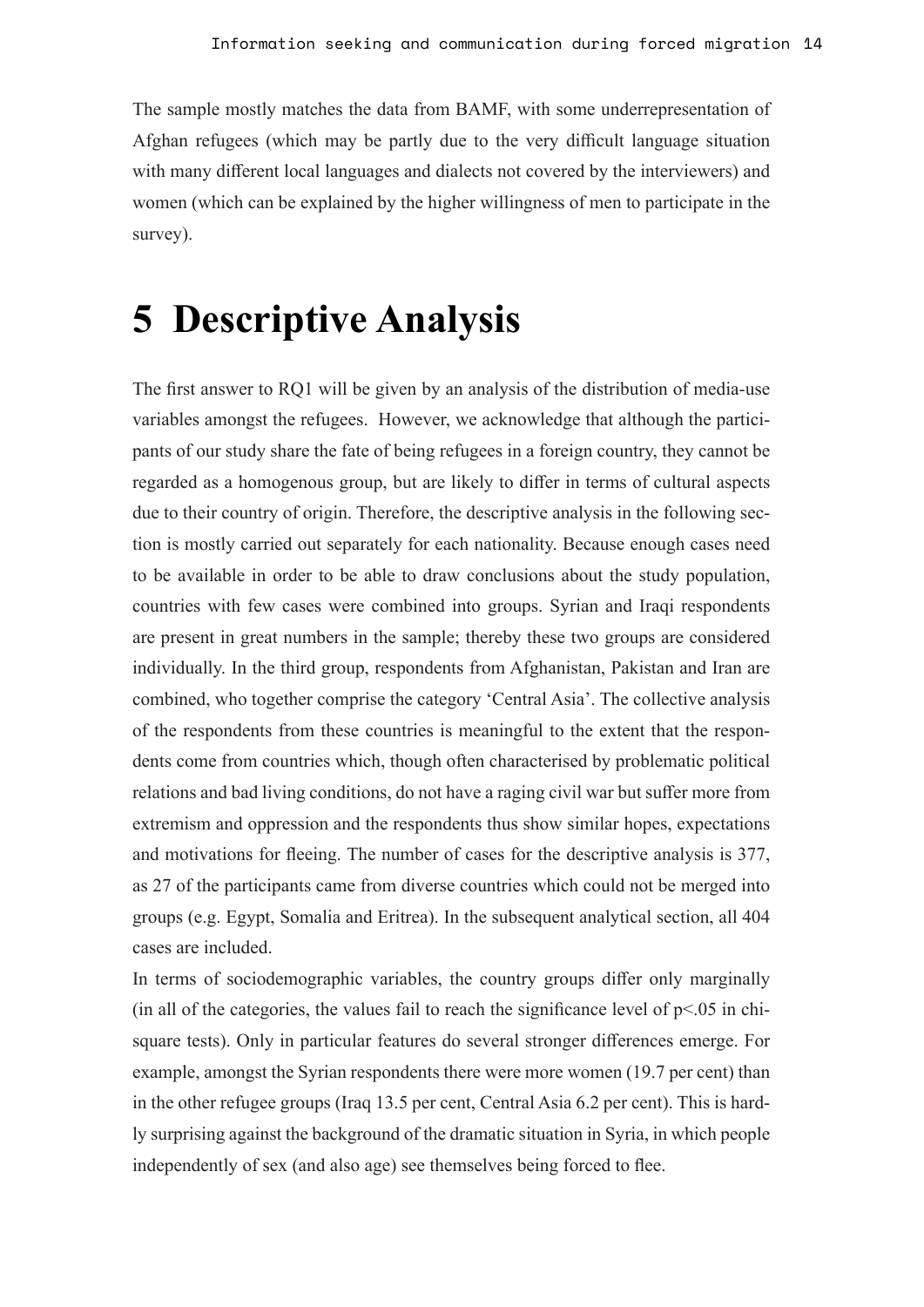#### **5.1 Consumption of media content before forced migration**

Although the focus of the present investigation was strongly on the use of digital mobile media and the Internet, the refugees were also surveyed about their use of traditional media such as television or newspapers during the period before their flight in order to answer RQ1a. The decisive factor about whether to ask about media usage in the country of origin or in the interim country of residence was the moment of decision about Germany as a destination. Those who had decided whilst in their country of origin to flee to Germany were asked about their media use in their country of origin. Those who had made the decision only after they had left their country of origin and subsequently initially spent three months or more in a third country were interviewed about their media use in this interim country. During this period, media use presumably influenced the refugees' decision to flee and the general image of Germany (as tested in the last section of this paper).

The questions about media use either in the country of origin or in the interim country showed that the most popular medium for the participants from all three regions was television. Radio played a far smaller role and print media the smallest role. The media affinity seems to be most strongly pronounced amongst Iraqis, although country differences can in the best case be carefully interpreted as a trend as the differences for the most part are not significant. We found, however, the use of foreign media content during the time period before forced migration amongst Iraqis in the sample to be higher than the use amongst other nationalities. Print media evidently played a stronger role only in Central Asia.

#### **5.2 Internet use: devices, frequency and form of usage**

As it can be assumed that during refugees' flight traditional media such as television and radio are less accessible and are largely replaced by mobile digital media, the participants were asked extensively about their Internet use during flight (RQ1b). Firstly, the refugees' access to Internet-enabled devices was recorded (Table 2). This access includes not only the possession of a device but also the possibility to use such devices for instance through family members, because other studies had shown that refugee groups had formed around digitally-savvy persons while en route to Europe (Gillespie et al., 2018: 7).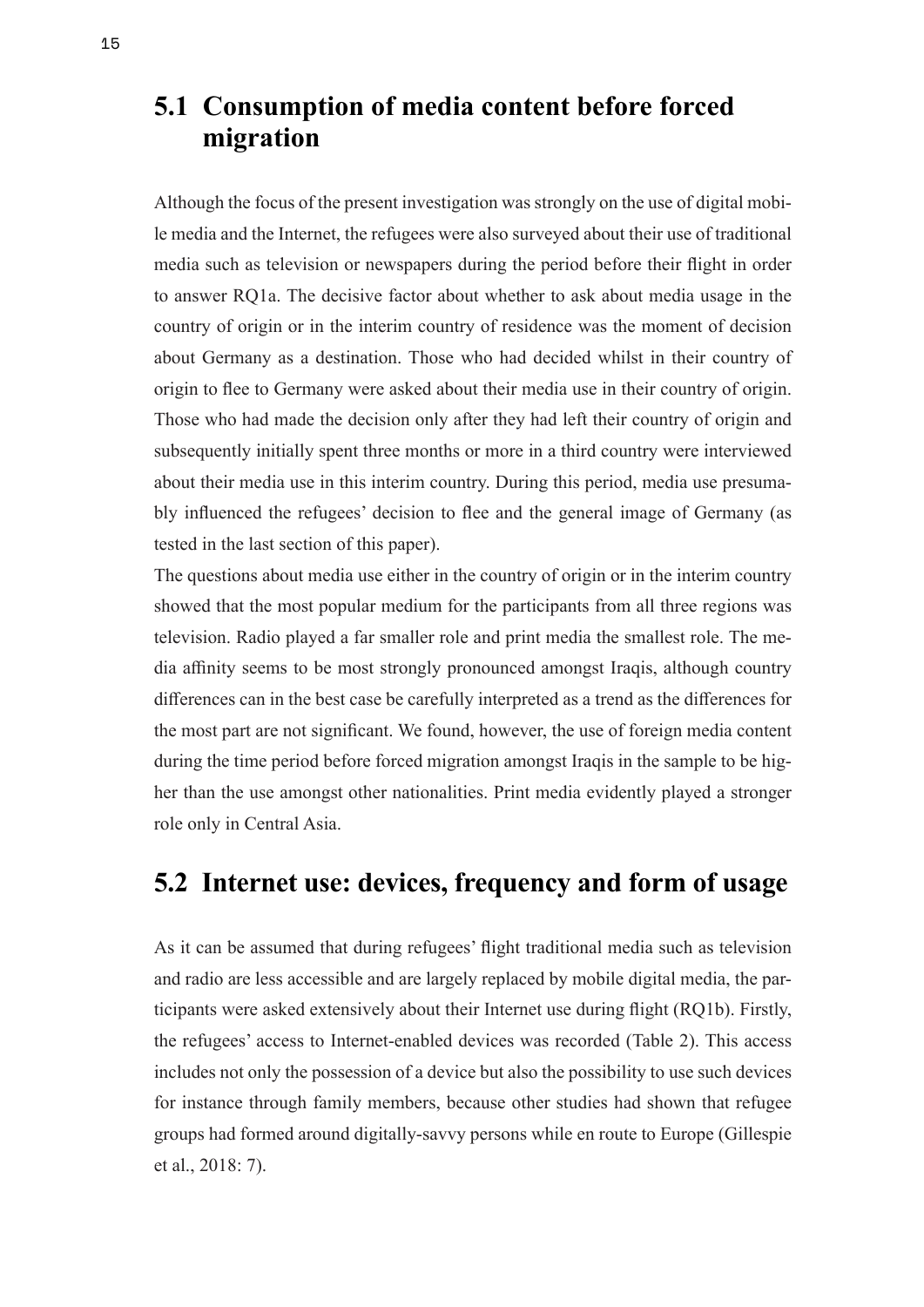|                               | Syria<br>$(n=216)$ |                   | Iraq<br>$(n=96)$ |      | Central Asia<br>$(n=65)$ |      |
|-------------------------------|--------------------|-------------------|------------------|------|--------------------------|------|
| Medium                        | $\frac{0}{0}$      | (n)               | $\frac{0}{0}$    | (n)  | $\frac{0}{0}$            | (n)  |
| Mobile Phone                  | 13.4               | (29)              | 12.5             | (12) | 44.6                     | (29) |
| Smartphone                    | 78.2               | (169)             | 86.5             | (83) | 33.8                     | (22) |
| Laptop or Tablet <sup>1</sup> | 2.8                | $\lceil 6 \rceil$ | 7.3              |      |                          |      |

Table 2. Access to digital devices during flight.

*1 Country differences not statistically significant*

| Frequency of                             | Syria         |       | Iraq          |      | Central Asia  |      |
|------------------------------------------|---------------|-------|---------------|------|---------------|------|
| Internet use                             | $\frac{0}{0}$ | (n)   | $\frac{0}{0}$ | (n)  | $\frac{0}{0}$ | (n)  |
| In country of origin/<br>interim country | $(n=197)^1$   |       | $(n=88)^1$    |      | $(n=51)^{1}$  |      |
| Daily usage                              | 65.0          | (128) | 75.0          | (66) | 43.1          | (22) |
| At least rare usage                      | 89.8          | (177) | 89.8          | (79) | 72.5          | (37) |
| During flight <sup>2</sup>               | $(n=170)^3$   |       | $(n=84)^3$    |      | $(n=22)^3$    |      |
| Daily usage                              | 42.9          | (73)  | 44.0          | (37) | 22.7          | (5)  |
| At least rare usage                      | 87.6          | (149) | 85.7          | (72) | 72.7          | (16) |

**Table 3**. Frequency of Internet use.

<sup>1</sup> Participants who left their country of origin before deciding to go to Germany and who did *not stay in an interim country for at least three months were excluded from this analysis*

*<sup>2</sup> Country differences not statistically significant*

*3 Only participants who had access to an Internet-enabled device during flight*

Table 3 illustrates that not only access to Internet-abled devices but also the frequency of Internet use in the group of respondents from Central Asia (before and during their flight) are comparatively the least pronounced. Interestingly, even amongst the Central Asian refugees in the sample who had access to an Internet-enabled device during their flight, the affinity for using these devices seems to be somewhat lower. In contrast, with heavier usage, Syrians and Iraqis are very similar. Moreover, during flight noticeable all of the groups used the Internet less frequently, which can probably be explained by the difficult situation of the people on the route to Europe. The opportunities to connect to Wi-Fi or to buy data were probably scarce and the Internet accessed only in cases considered meaningful according to a rational-choice-logic. However, when focusing on only rare use, the rate for all of the nationality groups is at more than two thirds. This indicates that under the circumstances of forced migration the smartphone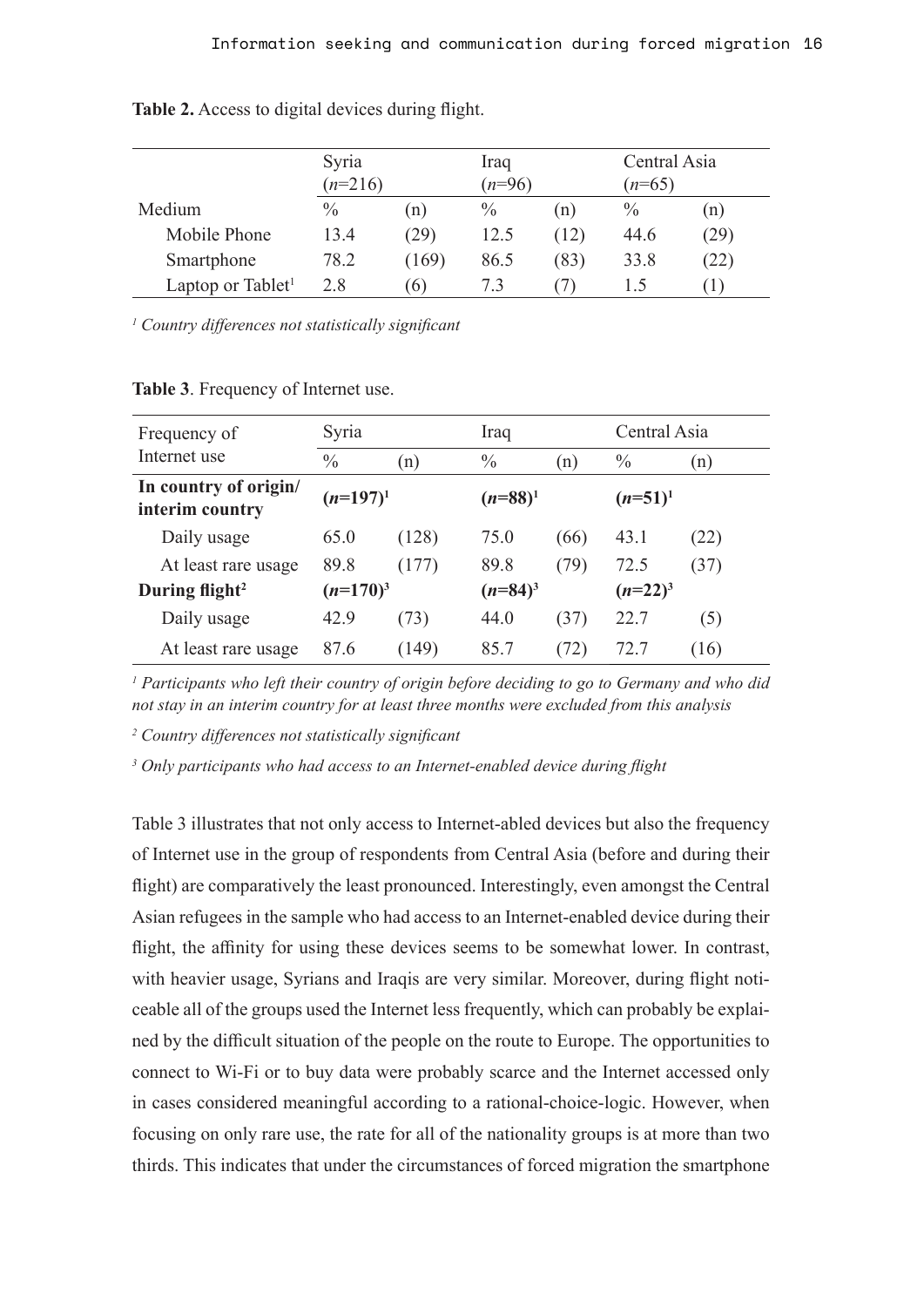was a central means of communication. Moreover, due to the assumed general absence of conventional media, it is likely that the Internet is the most important access point to information beyond face-to-face communication.

As Table 4 shows, at all of the stages and in whatever region the refugees were fleeing from, communication with others is the most frequent form of usage of the Internet. The search for information on the Internet plays a significantly smaller role, especially during the flight phase. Information here is seemingly more sought and disseminated through communication with acquaintances than through general Internet sources such as websites. The majority of such interpersonal communication is conducted through the services of popular social media platforms and messenger apps like WhatsApp and Facebook, with Telegram being popular amongst refugees from Iran, as this platform at that time was relatively little hindered by state censorship (Dehghan, 2016). The proportion of those who reported about their flight in public forums (not only in private conversations) from Germany is quite large: comprising about one quarter, these individuals contribute a relevant share to transnational communication during forced migration and thereby surely also to influencing refugee movements. Searching online for others' experiences before deciding to go to Germany might for many have been particularly influential for their perceptions and expectations of Germany.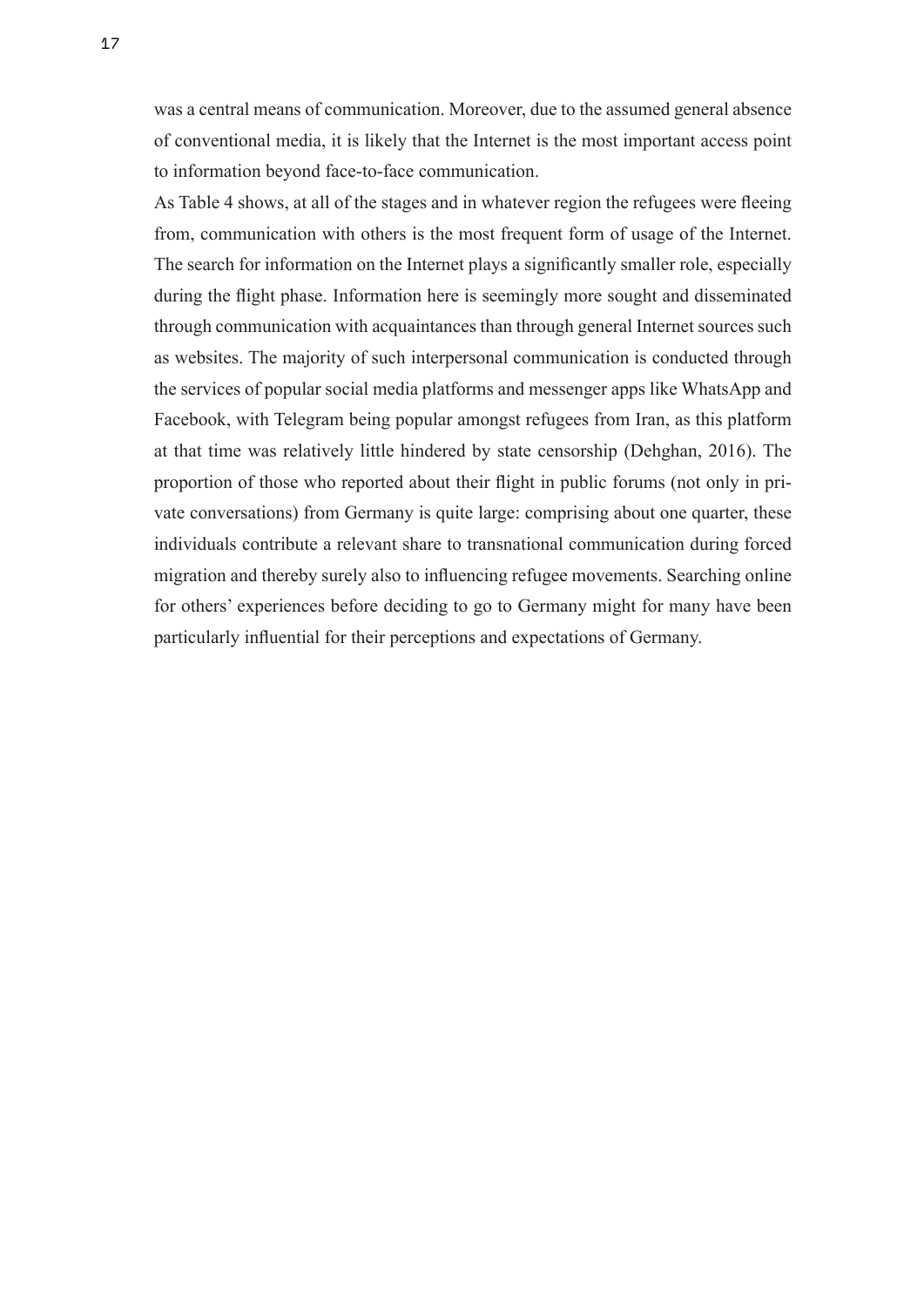|                                                                     | Syria           |       | Iraq           |      | Central-Asia   |      |
|---------------------------------------------------------------------|-----------------|-------|----------------|------|----------------|------|
|                                                                     | $\frac{0}{0}$   | (n)   | $\frac{0}{0}$  | (n)  | $\frac{0}{0}$  | (n)  |
|                                                                     | $(n=157)^{2,3}$ |       | $(n=75)^{2,3}$ |      |                |      |
| <b>Country of origin/interim country</b>                            |                 |       |                |      | $(n=26)^{2,3}$ |      |
| Functions of the Internet <sup>1,4</sup>                            |                 |       |                |      |                |      |
| Communication                                                       | 90.4            | (142) | 89.3           | (67) | 84.6           | (22) |
| Information                                                         | 51.0            | (80)  | 54.7           | (41) | 50.0           | (13) |
| Entertainment                                                       | 25.5            | (40)  | 17.3           | (13) | 30.8           | (8)  |
| Practical purposes                                                  | 0.6             | (1)   | 1.3            | (1)  | 3.8            | (1)  |
| Searched for information about<br>Germany <sup>4</sup>              | 43.9            | (69)  | 56.0           | (42) | 38.5           | (10) |
| Searched for experiences of other<br>refugees online <sup>4</sup>   | 43.9            | (69)  | 50.7           | (38) | 26.9           | (7)  |
| <b>During flight</b>                                                | $(n=149)^2$     |       | $(n=72)^2$     |      | $(n=16)^2$     |      |
| Functions of the Internet <sup>1,4</sup>                            |                 |       |                |      |                |      |
| Communication                                                       | 88.6            | (132) | 84.7           | (61) | 75.0           | (12) |
| Information                                                         | 36.2            | (54)  | 34.7           | (25) | 43.8           | (7)  |
| Entertainment                                                       | 1.3             | (2)   | 5.6            | (4)  | 0.0            | (0)  |
| Practical purposes                                                  | 2.0             | (3)   | 1.4            | (1)  | 6.3            | (1)  |
| Usage of the Internet to plan<br>flight <sup>4</sup>                | 41.0            | (57)  | 42.0           | (29) | 43.8           | (7)  |
| <b>In Germany</b>                                                   | $(n=206)^2$     |       | $(n=89)^2$     |      | $(n=46)^2$     |      |
| Shared own experiences of flight<br>in Internet forums <sup>4</sup> | 28.2            | (58)  | 23.6           | (21) | 23.9           | (11) |

**Table 4**. Internet use.

*1 For this battery of questions, the participants were asked to name two functions of the Internet which were most important to them. Due to multiple answers, the percentages do not sum up to 100*

*<sup>2</sup> In regard to the country of origin/interim country and Germany, only participants who used the Internet at least several times a month were queried. In regard to the period during flight, only participants who used the Internet at least rarely were queried.* 

*<sup>3</sup> Participants who left their country of origin before deciding to go to Germany and who did not stay in an interim country for at least three months were excluded from this analysis.*

*4 Country differences not statistically significant.* 

### **5.3 The refugees' communication content**

Data on the topics of communication can serve to answer RQ1c. Yet, the respondents not only searched for information of unknown others before the respondents fled but also intensively utilised digital media for interpersonal communication. Intriguingly,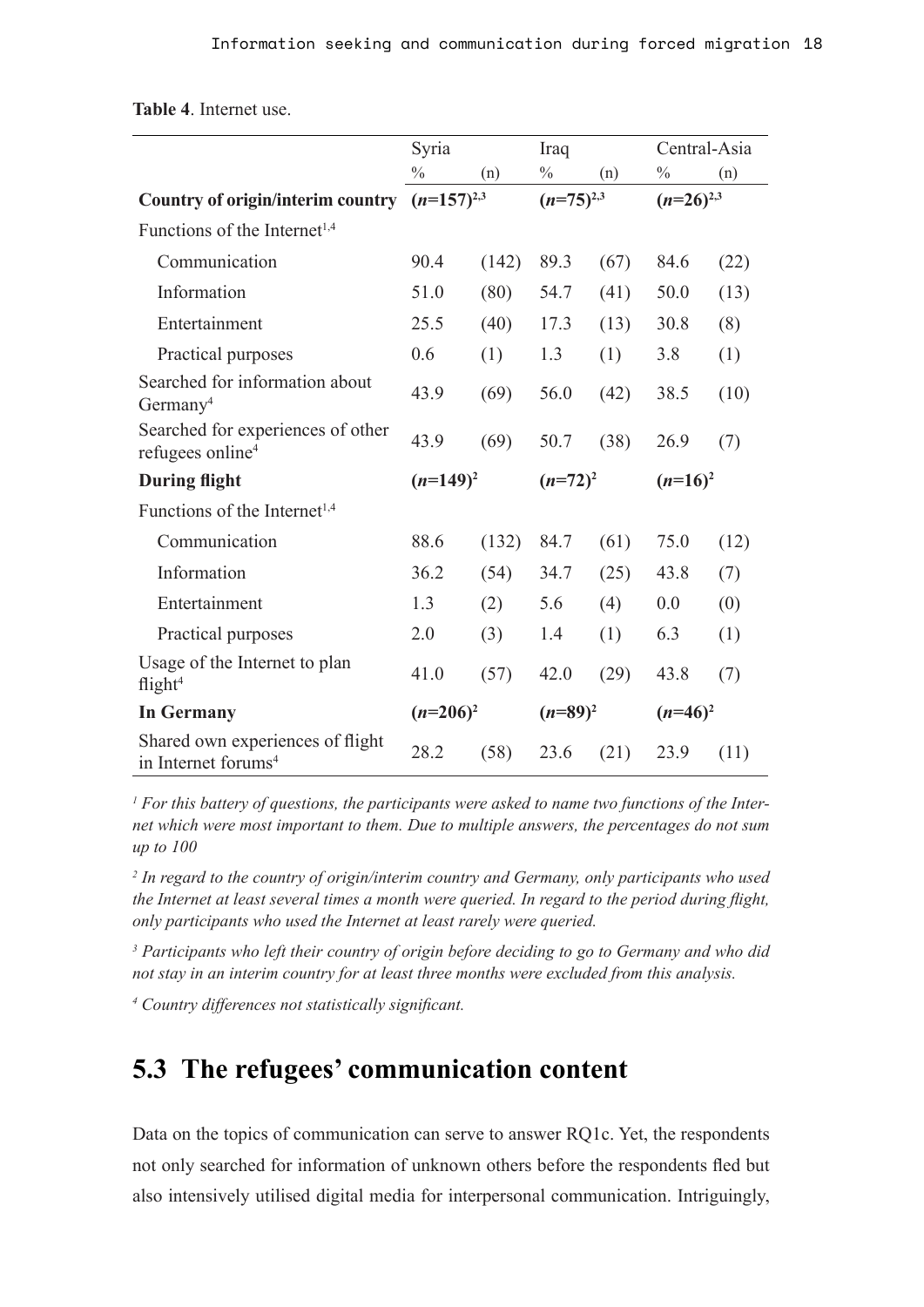when asked for the information source most trusted during concrete crisis situations, respondents mentioned interpersonal communication most frequently. Against this background, it is of interest who were the contact persons and which topics played a strong role in their communication (Table 5).

|                                                  | Syria         |             | Iraq                    |             | Central<br>Asia |              |
|--------------------------------------------------|---------------|-------------|-------------------------|-------------|-----------------|--------------|
|                                                  | $\frac{0}{0}$ | $\mathbf n$ | $\frac{0}{0}$           | $\mathbf n$ | $\frac{0}{0}$   | $\mathsf{n}$ |
|                                                  | $(n=197)^1$   |             | $(n=88)^1$              |             | $(n=51)^1$      |              |
| Contact to people living in Germany <sup>3</sup> | 38.1          | (75)        | $38.6$ (34)             |             | 37.3 $(19)$     |              |
|                                                  | $(n=75)^2$    |             | $(n=34)^2$              |             | $(n=19)^2$      |              |
| Topics <sup>3,4</sup>                            |               |             |                         |             |                 |              |
| Practical flight-information                     | 40.0          |             | $(30)$ 58.8 $(20)$ 26.3 |             |                 | (5)          |
| Personal situation                               | 56.0          |             | $(42)$ 76.5 $(26)$ 57.9 |             |                 | (11)         |
| Political situation in Europe                    | 42.7          |             | $(32)$ 52.9             | (18)        | 68.4            | (13)         |
| Received pictures                                | 24.0          |             | $(18)$ 23.5             | (8)         | 21.1            | (4)          |
| Encouragement from others to flee <sup>3</sup>   |               |             |                         |             |                 |              |
| Was encouraged                                   | 47.3          |             | $(35)$ 58.8             | (20)        | 42.1            | (8)          |
| Was discouraged                                  | 29.7          |             | $(22)$ 26.5             | (9)         | 10.5            | (2)          |
| Neither encouraged nor discouraged               | 23.0          | (17)        | 14.7                    | (5)         | 47.4            | (9)          |

**Table 5.** Before flight: Communication with others through digital media.

*Percents based on valid cases; small deviations are due to missing values.*

<sup>1</sup> Participants who left their country of origin before deciding to go to Germany and who did *not stay in an interim country for at least three months were excluded from this analysis.*

*2 Only participants who had contact with people living in Germany or other European countries were queried.* 

*3 Differences between countries not statistically significant.* 

*4 Since multiple answers were possible, the percentages do not sum up to 100.*

The results demonstrate that about one third of all of the groups in the country of their flight already had contact with people in Germany. Intriguingly, before the respondents fled, on average about 50 per cent of refugees were encouraged to flee by contacts who had already arrived to Germany or other European destinations. Thus, communication between refugees via digital media is likely to be an additional driver for refugee movements. The relevance of interpersonal communication is also confirmed in Table 6, which shows that during forced migration communication between people en route and those who had arrived intensified.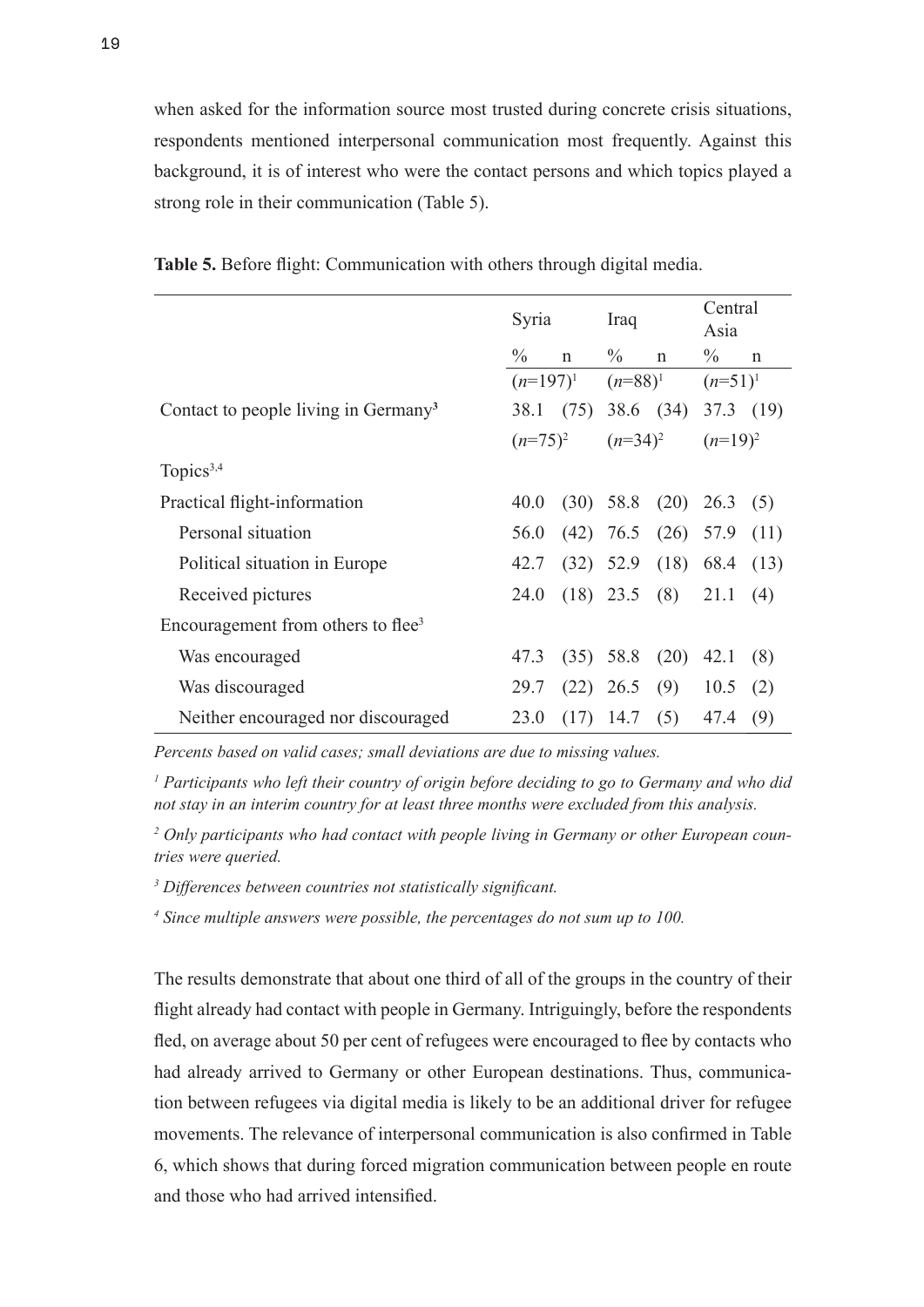|                                                           | Syria         |             | Iraq              |              | Central<br>Asia |             |
|-----------------------------------------------------------|---------------|-------------|-------------------|--------------|-----------------|-------------|
|                                                           | $\frac{0}{0}$ | $\mathbf n$ | $\%$              | $\mathsf{n}$ | $\frac{0}{0}$   | $\mathbf n$ |
|                                                           | $(n=216)$     |             | $(n=96)$          |              | $(n=65)$        |             |
| During flight, contact with people in Ger-<br>many/Europe | 64.3          | (137)       | 66.7 (64)         |              | 33.8 (22)       |             |
|                                                           | $(n=137)^{1}$ |             | $(n=64)^1$        |              | $(n=22)^{1}$    |             |
| Topics <sup>2</sup>                                       |               |             |                   |              |                 |             |
| Practical flight-information <sup>3</sup>                 | 49.6 (68)     |             | 51.6(33)          |              | 54.5            | (12)        |
| Personal situation <sup>3</sup>                           |               | 42.3 (58)   | 57.8              | (37)         | 40.9            | (9)         |
| Political situation in Germany                            | 24.8 (34)     |             | $42.2 \quad (27)$ |              | 31.8            | (7)         |
| Sent pictures <sup>3</sup>                                | 13.1          | (18)        | 15.6(10)          |              | 4.5             | (1)         |
| Encouragement by others to flee <sup>3</sup>              |               |             |                   |              |                 |             |
| Encouraged others                                         | 15.1          | (19)        | 6.5               | (4)          | 4.5             | (1)         |
| Discouraged others                                        | 35.7          | (45)        | 35.5              | (22)         | 27.3            | (6)         |
| Neither encouraged not discouraged                        | 49.2          | (62)        | 58.1              | (36)         | 68.2            | (15)        |

Table 6. During flight: Communication with others through digital media.

*Percents based on valid cases; small deviations are due to missing values.*

*1 Only participants who during flight had (at least occasional) contact with people who had already arrived in Germany or in their target country were queried.* 

*2 As multiple answers were possible, the percentages do not sum up to 100.*

*3 Differences between countries not statistically significant.* 

Whilst amongst Syrians and Iraqis contacts in Germany and other European countries expand en route, for refugees from Central Asia contacts decline; Central Asians' contacts are evidently not as concretely flight-relevant as those of Syrians and Iraqis. However, for all of the respondents, in their communication with others who had arrived to Germany or Europe practical information about fleeing got increasingly important, whilst the personal and political situation faded into the background. This is not surprising: whilst the latter topics are meaningful during the period the respondents have to decide whether and where to flee, once the decision is made and the journey embarked upon, information which helps one to get ahead is the most valuable. During flight, most respondents neither encouraged nor discouraged others to flee, that is probably due to the uncertainties about how things would turn out.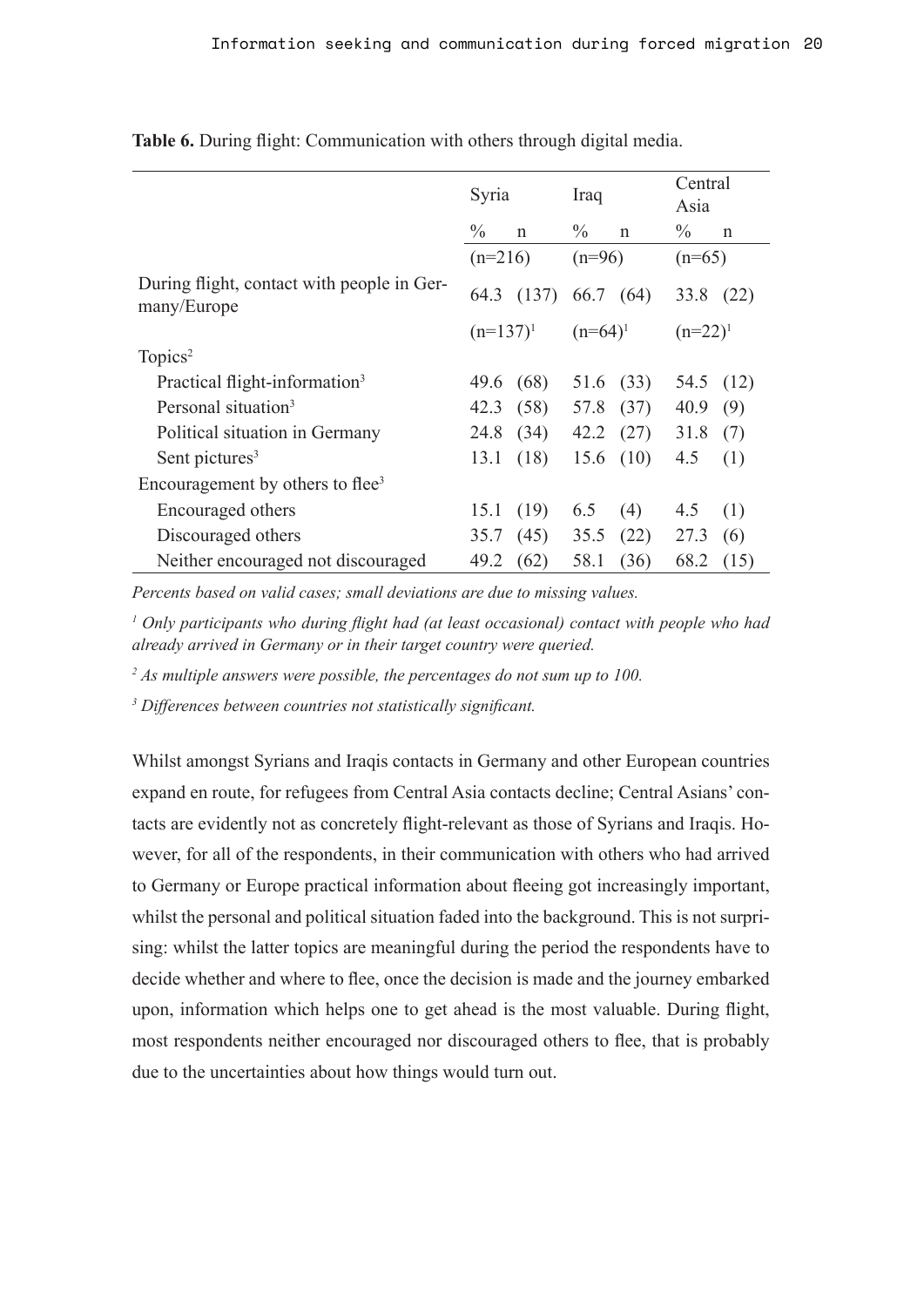# **6 Effects of Media Use on Perceptions of Germany**

As questions about the importance of communication media for flight and their potential impact on cognitive dimensions are at the centre of this investigation (RQ2), we shall first examine how specific media-uses and communication-processes influence refugees' notions about Germany before they flee or before they arrive to Germany. In order to measure this influence, two constructs were generated as dependent variables. The first dependent variable 'knowledge' is composed additively out of items regarding refugees' knowledge of effectively applicable facts (such as refugees' right to social benefits in Germany) (H1). When interpreting the data, it must be taken into account that 'knowledge' is one of the most difficult concepts to operationalise because there are no independent indicators regarding what knowledge can objectively be expected. Which knowledge is relevant depends both on subjective (own life situation and life goals) as well as on contextual factors (current events etc.). In this examination, questions about the legal and living situation for refugees in Germany were included.

The second construct analysed below in order to give answers to H2 is a 'positively-biased image of Germany'. It is comprised of the (positive) facts about Germany included in the index 'knowledge' and also of positive but wrong items (for example, 'every refugee receives his/her own house in Germany'). The answers were summed up and transformed into a five-tier variable with the corresponding percentile values. Differently from the variable 'knowledge', the highest value of the variable 'positively-biased image of Germany' indicates an extremely positive but less realistic image of Germany. By developing these constructs we kept in mind how Dekker et al. had characterized the fine line between knowledge and expectations: 'In the context of migration, rumors are "hypotheses" about a future situation upon which migrants act.' (Dekker et al., 2018: 3).

For each of the two constructs, an explanatory model based on a multidimensional analysis procedure (ANOVAs) was developed. They are based on two theoretical core assumptions: firstly, knowledge is influenced by some general traits such as level of education, and secondly, that the higher (informational) media use is amongst respondents, the more knowledge they should have acquired. In the case of refugees, some particular media outlets like international media (CNN and Al-Jazeera) and media from the target country Germany (Deutsche Welle) were included on the questionnai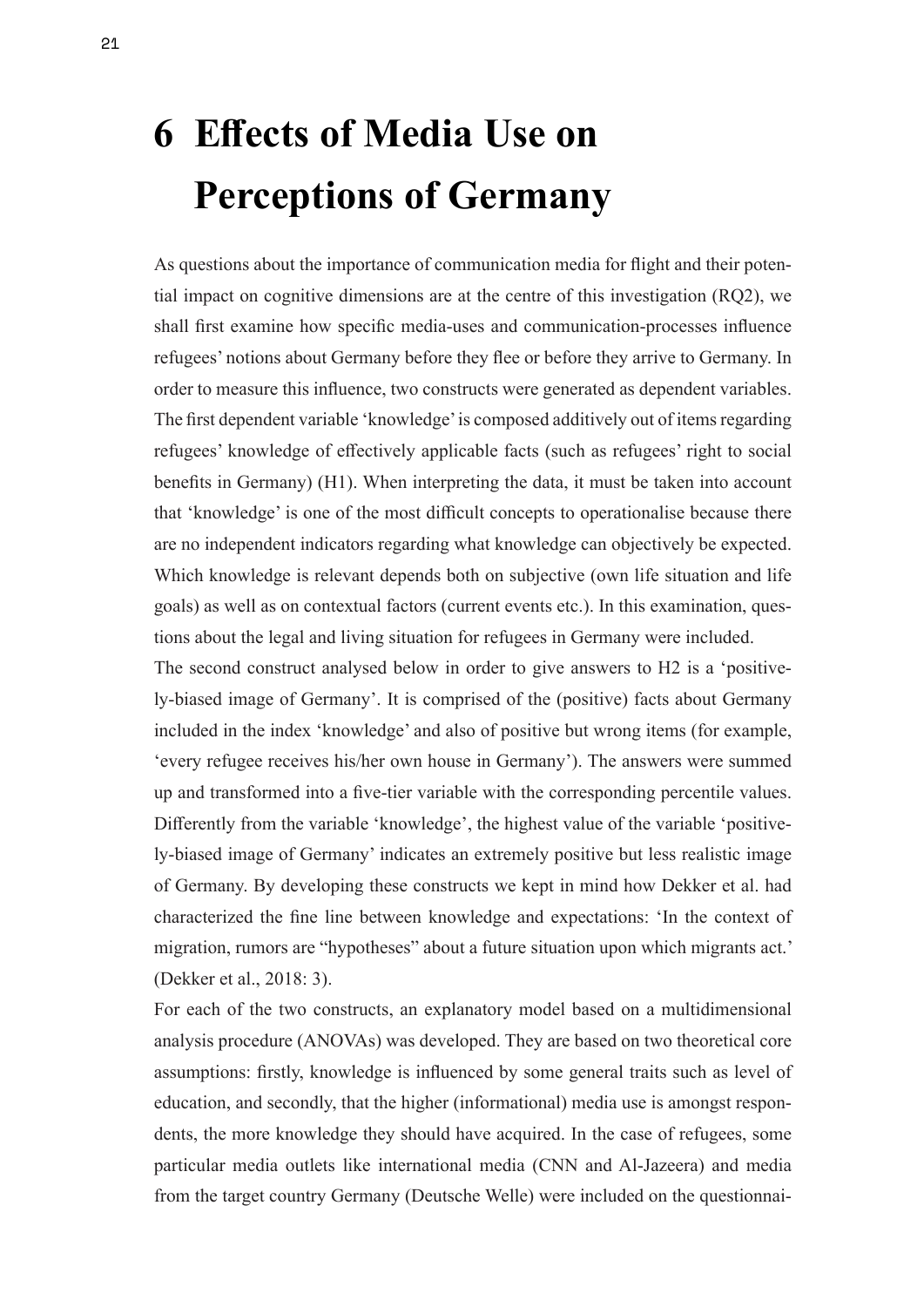re. Special cases were the widely-distributed 'selfie' pictures of Angela Merkel with refugees in late 2015. These photographs were partly seen as a factor further motivating refugees to come to Germany (and in this analysis to gain more information about the potential target country).



**Figure 1.** Explanations for knowledge about Germany.

In general, as depicted in Figure 1, knowledge about Germany can partly be explained by fundamental sociodemographic factors such as the level of education: the higher the educational level, the greater the knowledge related to Germany. Use of media in the country of origin increases the explanatory power of the model considerably in the second step: Internet usage is linked to greater knowledge. The famous 'selfies' of German Chancellor Angela Merkel apparently served as a motivator for more intensive exposure to content related to Germany. Beyond that, one can carefully presume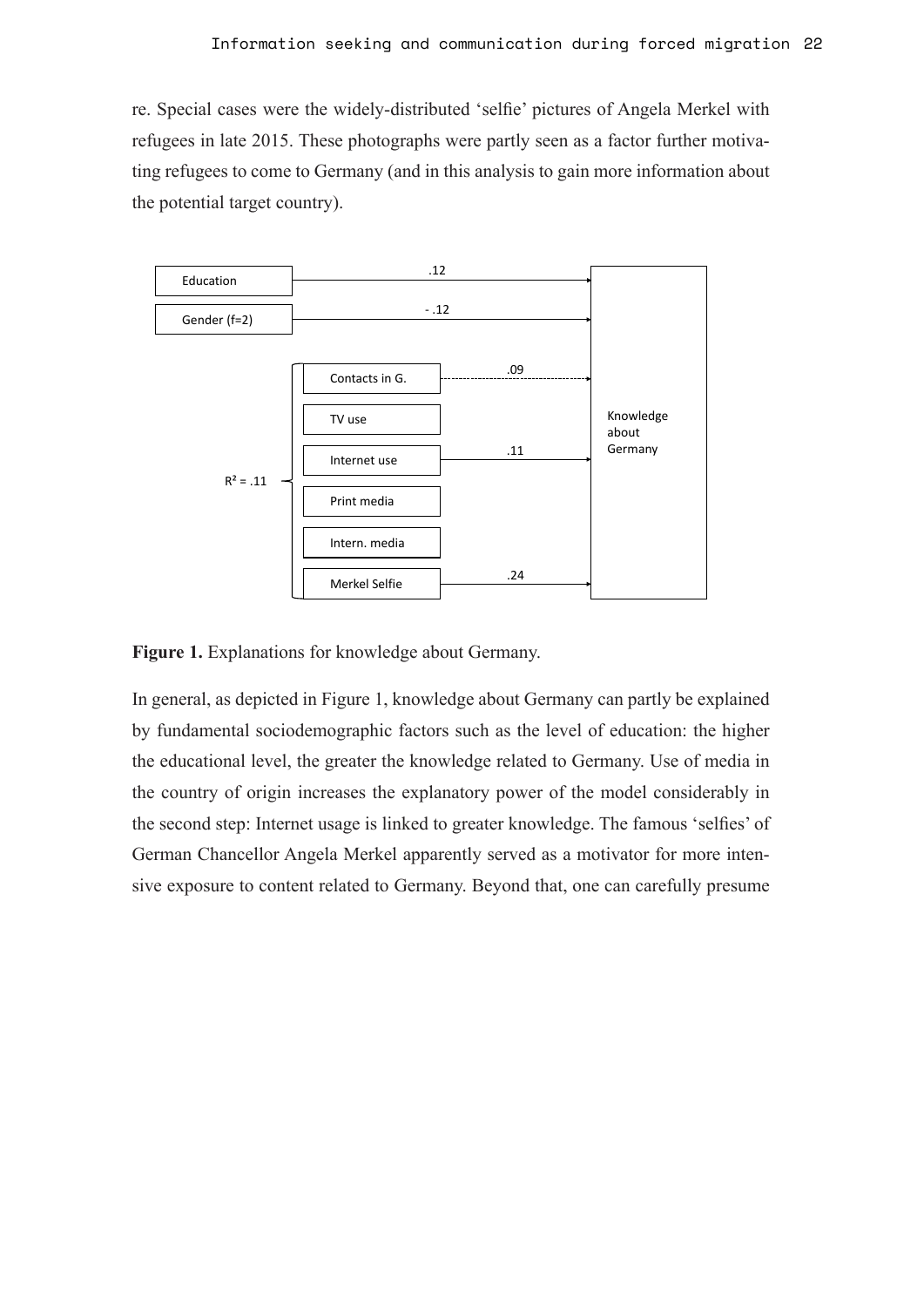that personal contact with people in Germany positively affects refugees' knowledge – although this criterion slightly misses the strict significance level  $(p=0.09)$  applied here.

|                                | Step 1<br>Step 2 |             |                |                  |             |      |
|--------------------------------|------------------|-------------|----------------|------------------|-------------|------|
| <b>Variable</b>                | B                | <b>Beta</b> | $\overline{p}$ | $\boldsymbol{B}$ | <b>Beta</b> | p    |
| Education                      | .14              | .20         | .00            | $-.09$           | .12         | .03  |
| Gender (2=female)              | $-.38$           | $-.12$      | .02            | $-.39$           | $-.12$      | .02  |
| Contact to people in Germany   |                  |             |                | .21              | .09         | .09  |
| Use of media before the flight |                  |             |                |                  |             |      |
| Television                     |                  |             |                | .07              | .04         | .49  |
| Internet                       |                  |             |                | .18              | .11         | .05  |
| Print media                    |                  |             |                | .03              | .02         | .73  |
| International media            |                  |             |                | .13              | .08         | .14  |
| Selfie with Merkel             |                  |             |                | .62              | .24         | .00  |
| Corrected $R^2$                |                  | .06         | .00            |                  | .14         | .00. |

**Table 7.** Model 1 - Explanations for knowledge about Germany through media use (ANOVA).

Noticeable and somewhat counterintuitive is that the use of other media such as television (also international programs) or print media is not linked to greater knowledge about Germany. A reason might be that the relevant share of information on Germany in media in the region is presumably small and possibly also somewhat biased. Print media moreover represent the least international content, which explains why they play no special role here. Television tends to be more strongly geared towards satisfying entertainment rather than information needs. The low trust in mass media in general might also explain this finding.

Instructive in the following analysis is the comparison with the second dependent variable, the positively-biased image of Germany (Figure 2 and Table 8). There are no substantial differences regarding education; more strongly- or weakly-pronounced positive images exist equally in groups with higher and lower education.

Practically all of the media used are related to Germany's image; a particularly great role here is played by television. Whilst the consumption of televised content, due to previously-expounded reasons, hardly increases factual knowledge about Germany, this consumption has the potential to spur a positively-biased image of Germany. Yet, respondents with more intensive use of international media offerings (both on television and on the radio), such as the BBC, Al-Jazeera or Deutsche Welle, have a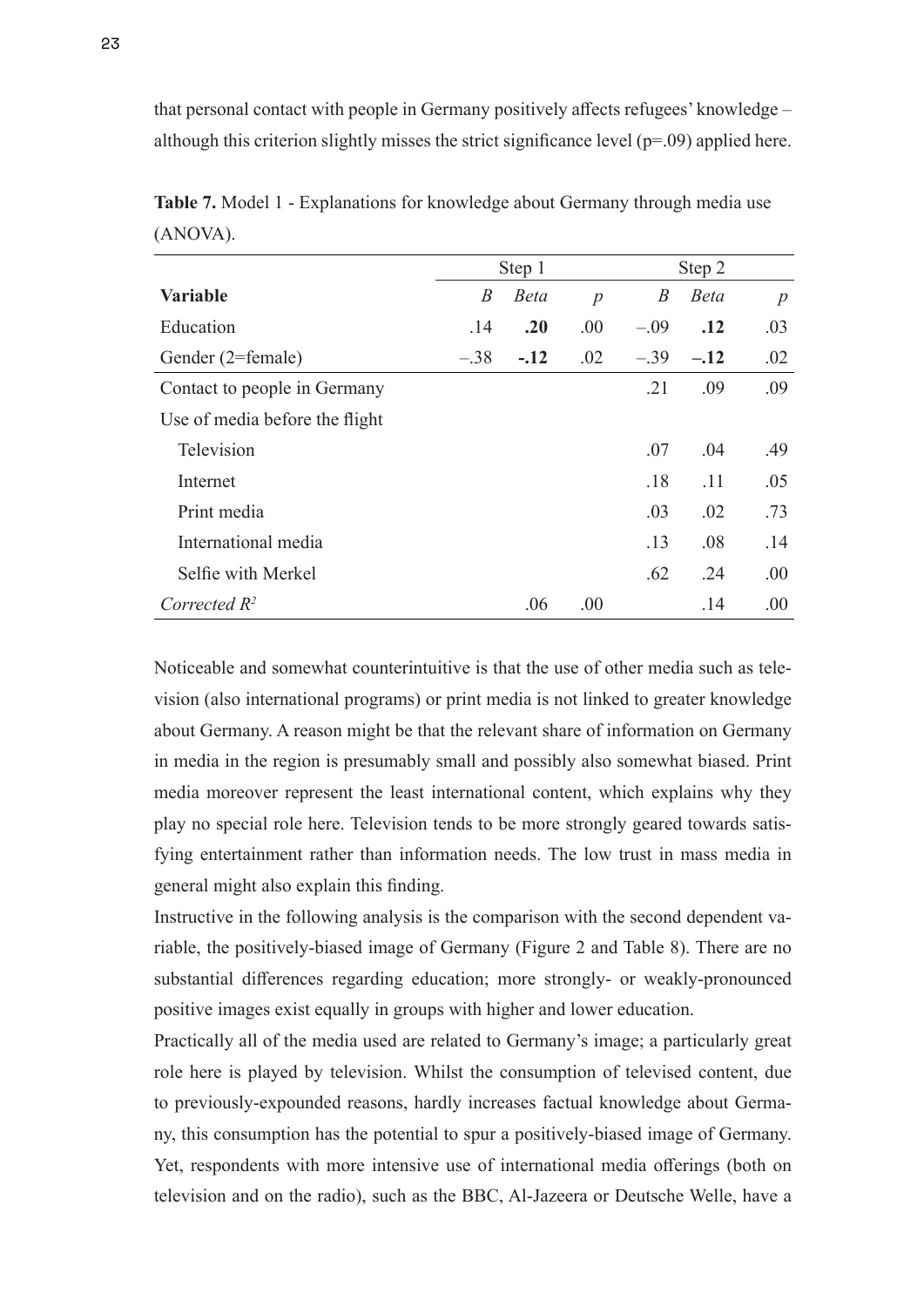more positive picture of Germany – same as heavy Internet users. On the contrary, the relation with print media use is negative: the more often print media are used, the less positively skewed is Germany's image. This can probably be explained by the fact that print media consist mostly of local media offerings which rarely report on Germany, and that the origin countries queried here mostly provide protocol news, which in foreign coverage focus mostly on negatively-connoted content, such as disasters and conflicts.



**Figure 2**. Explanations for a positively-biased perception of Germany.

The effects of selective perception, however, are not to be underestimated during the interpretation of media influence: even in minimally-positive news environments, recipients can systematically pick out positive aspects according to their own expectations. The connection between media consumption and positive perception therefore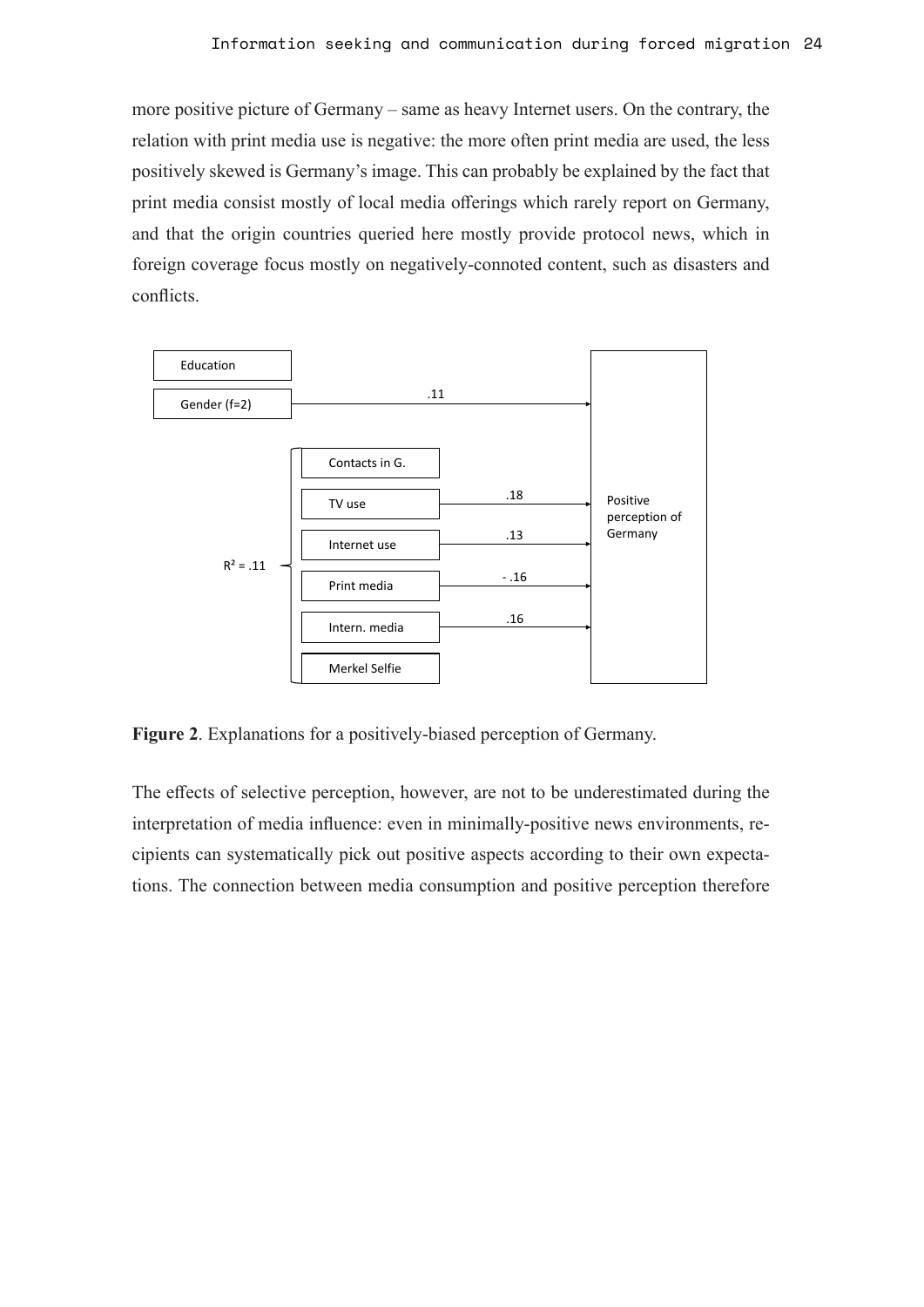cannot directly lead to the conclusion of a predominantly-positive presentation of Germany in the consumed media. A supplemental content analysis could provide more insights in this regard.

|                                | Step 1 |             |                  |                  |             |                  |
|--------------------------------|--------|-------------|------------------|------------------|-------------|------------------|
| <b>Variable</b>                | B      | <b>Beta</b> | $\boldsymbol{p}$ | $\boldsymbol{B}$ | <b>Beta</b> | $\boldsymbol{p}$ |
| Education                      | $-.06$ | $-.06$      | .23              | $-.07$           | $-.08$      | .14              |
| Gender (2=female)              | .40    | .11         | .05              | .43              | .11         | .03              |
| Contact with people in Germany |        |             |                  | $-.01$           | .00         | .96              |
| Use of media before flight     |        |             |                  |                  |             |                  |
| Television                     |        |             |                  | .38              | .18         | .00.             |
| Internet                       |        |             |                  | .26              | .13         | .02              |
| Print media                    |        |             |                  | $-.36$           | $-.16$      | .00              |
| International media            |        |             |                  | .29              | .16         | .01              |
| Selfie with Merkel             |        |             |                  | $-.04$           | $-.01$      | .79              |
| Corrected $R^2$                |        | .01         | .00.             |                  | .10         | .00              |

**Table 8.** Model 2 - Explanations for a positively-biased perception of Germany (ANOVA).

## **7 Conclusion**

Our research confirms that digital media play a crucial role for today's refugees. Through our representative sample of refugees from the big 2015/16 movements to Germany from the conflict zones in the Middle East, we gained insight into the basic communication patterns and communication content of those refugees (RQ1). Unsurprisingly, we found that refugees are not a homogenous group, but that communication behaviour is partly dependent on regional backgrounds. Most notably, in comparison to Syrians and Iraqis, Central Asian refugees are less likely to have access to digital devices and to use the Internet both before and during their flight. This indicates a digital divide amongst the refugee population. Also, the preferences for messenger services and social media platform differ between the regional groups. However, our data also allow for more universal observations. For the majority of respondents, the main purpose of the Internet is interpersonal communication followed by search for information. As already implied in our theoretical considerations, during the flight the Internet is particularly rarely used for entertainment, as this motive for media use gets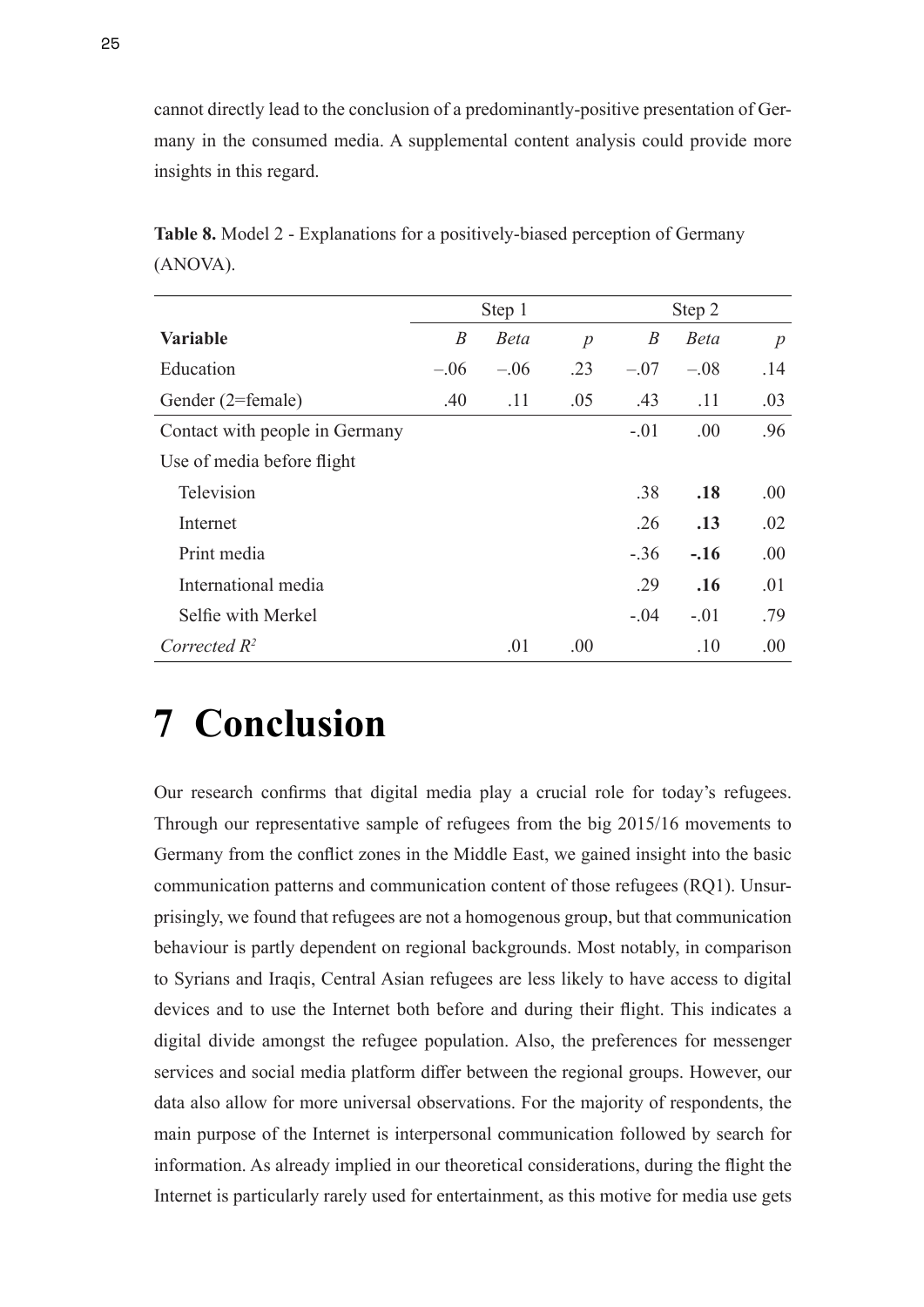irrelevant in the context of emergency situations. Moreover, interpersonal communication is the source which enjoys most trust amongst refugees, probably due to negative experiences with traditional media in their countries of origin. In preparation for flight, almost half of the refugees searched for information about Germany and experiences of other refugees online. These findings indicate that interpersonal communication or the production of and exposure to user-generated content are more important than traditional media in the context of flight. On the bright side, this enables refugees to collaborate and benefit from each other's experiences, but on the dark side, it opens the door for misinformation and rumours.

This leads us to RQ2 which investigated about the media's role in knowledge acquisition and image formation. The findings show that Internet use is associated with a higher factual knowledge about Germany, thus confirming H1, whereas the use of traditional media is not. However, while Internet use is also related to a more positively-biased perception of Germany (confirming H2), we found stronger correlations between the perception of Germany and more traditional types of media use. Thus, even though it seems eligible to assume that Internet use could have led to a more positively-biased image of Germany, the respective effect of traditional media consumption is comparatively stronger.

Just as every other study, this one has several limitations. Firstly, as the theoretical ground in the field of migrant and refugee media use is rather weak, our options for developing strong hypotheses were limited. Therefore, we partly focused on descriptive findings. Secondly, we can certainly not provide any evidence for causality due to cross-sectional data. Thirdly, bigger samples would be necessary to increase the statistical power, as well as to analyse refugees from each country of origin individually instead of merging nationalities into groups. However, in spite of these limitations, this study provides findings that can be generalized for the group of refugees coming to Germany via the "Balkan route" in 2015. While this study provides some first insight into the dynamics of refugee movements in the digital age, we suggest communication scholars intensively engage in (forced) migration as one of the most important issues of our time with qualitative and quantitative methodology. We strongly believe that our discipline can contribute to a deeper understanding of the influence of communication technology on the dynamics of refugee movements in the years to come.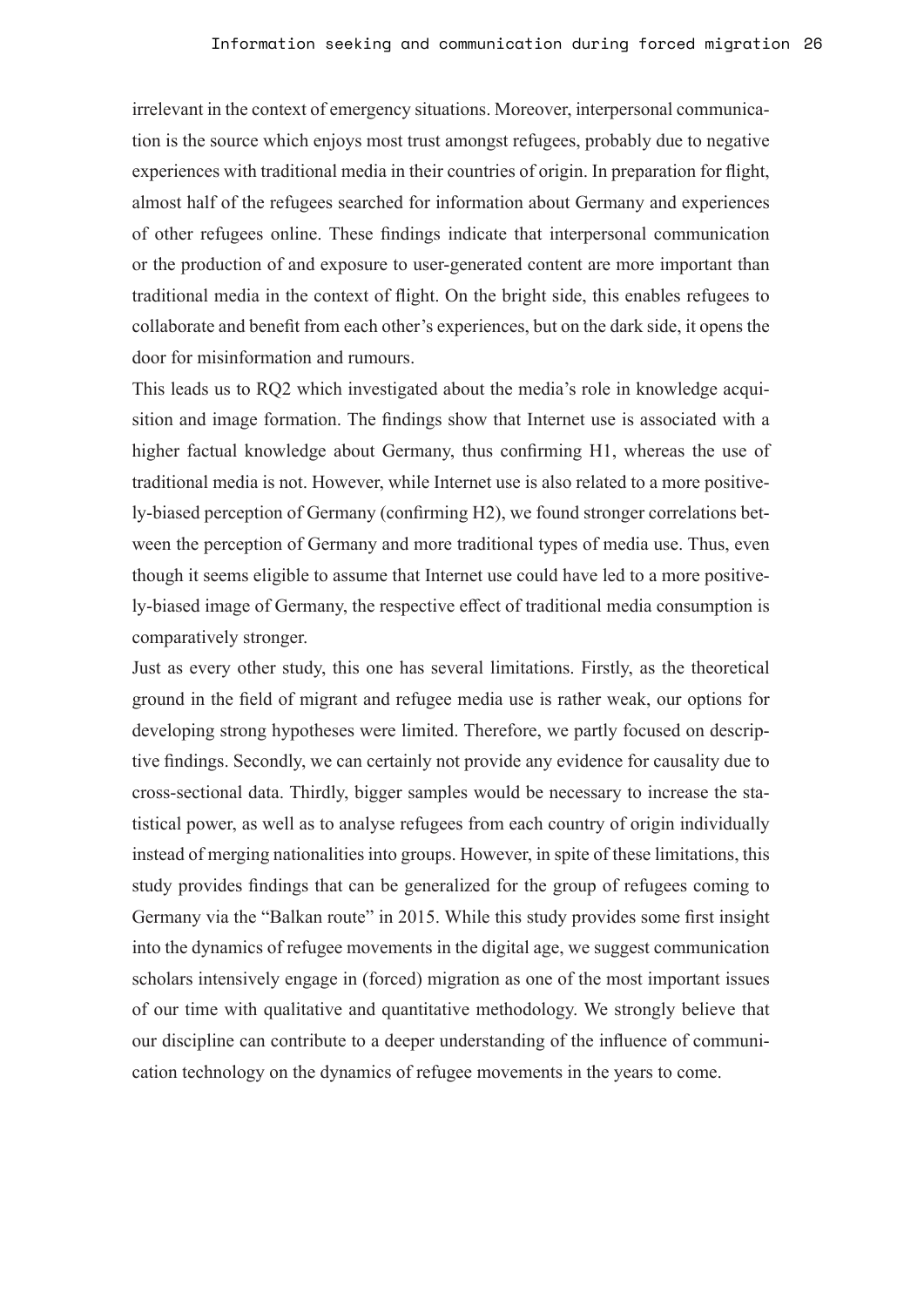### **References**

- Aldrich, J. H. (1993) 'Rational Choice and Turnout', American Journal of Political Science 37(1): 246-278. doi:10.2307/2111531
- BBC Media Action (2016) Voices of Refugees: Information and Communication Needs of Refugees in Greece and Germany, URL (consulted July, 2018): [http://](http://downloads.bbc.co.uk/mediaaction/pdf/research/voices-of-refugees-research-report.pdf) [downloads.bbc.co.uk/mediaaction/pdf/research/voices-of-refugees-research-re](http://downloads.bbc.co.uk/mediaaction/pdf/research/voices-of-refugees-research-report.pdf)[port.pdf](http://downloads.bbc.co.uk/mediaaction/pdf/research/voices-of-refugees-research-report.pdf)
- Bennett, W. L. and Segerberg, A. (2012) 'The Logic of Connective Action', Information, Communication & Society 15(5): 739-768. doi:10.1080/136911 8X.2012.670661
- Blais, A. (2000) To Vote or Not To Vote? The Merits and Limits of Rational Choice Theory. Pittsburgh: University of Pittsburgh Press.
- Borkert, M., Fisher, K.E. and Yafi, E. (2018) 'The Best, the Worst, and the Hardest to Find: How People, Mobiles, and Social Media Connect Migrants In(to) Europe', Social Media + Society (online first, January-March): 1–11.
- Bundesamt für Migration und Flüchtlinge (2016) Aktuelle Zahlen zu Asyl, URL (consulted July, 2018): [http://www.bamf.de/SharedDocs/Anlagen/DE/Downloads/](http://www.bamf.de/SharedDocs/Anlagen/DE/Downloads/Infothek/Statistik/Asyl/aktuelle-zahlen-zu-asyl-februar-2016.pdf?__blob=publicationFile) [Infothek/Statistik/Asyl/aktuelle-zahlen-zu-asyl-februar-2016.pdf?\\_\\_blob=publica](http://www.bamf.de/SharedDocs/Anlagen/DE/Downloads/Infothek/Statistik/Asyl/aktuelle-zahlen-zu-asyl-februar-2016.pdf?__blob=publicationFile)[tionFile](http://www.bamf.de/SharedDocs/Anlagen/DE/Downloads/Infothek/Statistik/Asyl/aktuelle-zahlen-zu-asyl-februar-2016.pdf?__blob=publicationFile)
- Charmarkeh, H. (2013) 'Social Media Usage, Tahriib (Migration), and Settlement among Somali Refugees in France', Refuge 29(1): 43-52.
- Connor, P. (2016) Number of Refugees to Europe Surges to Record 1.3 Million in 2015, URL (consulted July, 2018): [http://www.pewglobal.org/2016/08/02/number](http://www.pewglobal.org/2016/08/02/number-of-refugees-to-europe-surges-to-record-1-3-million-in-2015/)[of-refugees-to-europe-surges-to-record-1-3-million-in-2015/](http://www.pewglobal.org/2016/08/02/number-of-refugees-to-europe-surges-to-record-1-3-million-in-2015/)
- Dahlberg, L. (2007) 'Rethinking the Fragmentation of the Cyberpublic: From Consensus to Contestation', New Media & Society 9: 827-847. doi:10.1177/1461444807081228
- Dehghan, S. K. (2016, February 8) 'Telegram: The Instant Messaging App Freeing Up Iranians' Conversations', The Guardian, URL (consulted July, 2018): [https://www.theguardian.com/world/2016/feb/08/telegram-the-instant-mess](https://www.theguardian.com/world/2016/feb/08/telegram-the-instant-messaging-app-freeing-up-iranians-conversations)[aging-app-freeing-up-iranians-conversations](https://www.theguardian.com/world/2016/feb/08/telegram-the-instant-messaging-app-freeing-up-iranians-conversations)
- Dekker, R., Engbersen, G., Klaver, J. and Vonk, H. (2018) 'Smart Refugees: How Syrian Asylum Migrants Use Social Media Information in Migration Decision-Making' Social Media + Society (online first, January-March): 1–11.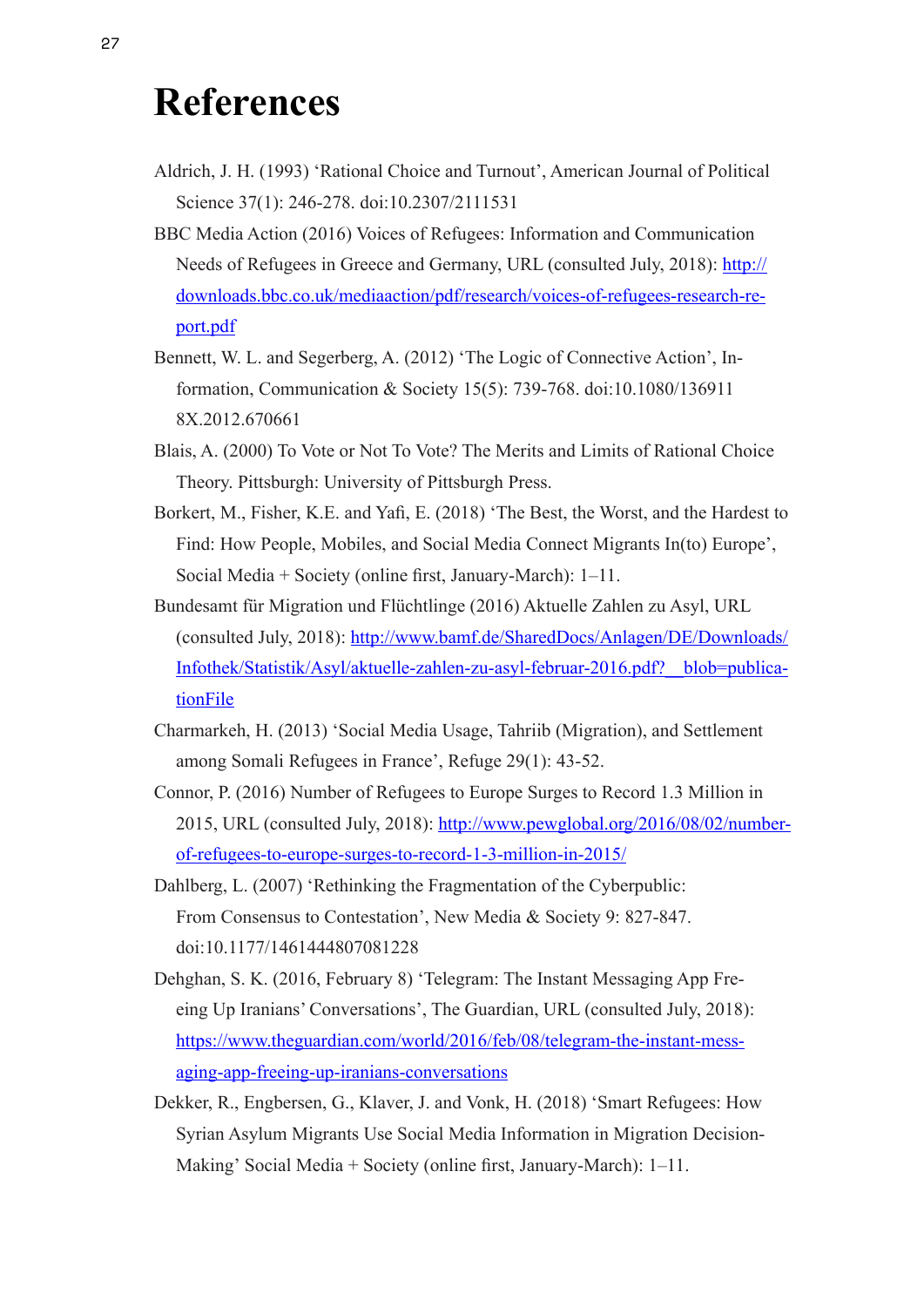- di Giovanni, J. (2013) Lost: Syrian Refugees and the Information Gap, URL (consulted July, 2018): [https://www.internews.org/sites/default/files/resources/Internews\\_](https://www.internews.org/sites/default/files/resources/Internews_Lost_SyriaReport_Nov2013_web.pdf) Lost SyriaReport Nov2013 web.pdf
- Dohle, M., Klimmt, C. and Schramm, H. (2004) 'Rationality in Media Selection Processes: Analyzing the Match between Motivations, Expectations, and Ex-Post-Evaluations.' Paper presented at the International Communication Association 54th Annual Conference, San Diego.
- Emmer, M., Seifert, M., Vowe, G. and Wolling, J. (2008) 'Rational Media Choice: A Utility Theory Approach to Explaining Online and Offline Political Communication.' Paper presented at the International Communication Association 58th Annual Conference, Montréal.
- Eurostat (2017) Asylum Statistics, URL (consulted July, 2018): [http://ec.europa.eu/](http://ec.europa.eu/eurostat/statistics-explained/index.php/Asylum_statistics) [eurostat/statistics-explained/index.php/Asylum\\_statistics](http://ec.europa.eu/eurostat/statistics-explained/index.php/Asylum_statistics)
- Fiedler, A. (2018) 'The gap between here and there: Communication and information processes in the migration context of Syrian and Iraqi refugees on their way to Germany', the International Communication Gazette 0(0): 1–19.
- Fiedler, A. (2016) 'Information to go: Kommunikation im Prozess der Migration am Beispiel syrischer und irakischer Flüchtlinge auf ihrem Weg nach Deutschland', Global Media Journal - German Edition 6(1): 1-25.
- Gerbner, G. (1998) 'Cultivation Analysis: An Overview', Mass Communication and Society 1(3-4): 175-194. doi:10.1080/15205436.1998.9677855
- Gifford, S. M. and Wilding, R. (2013) 'Digital Escapes? ICTs, Settlement and Belonging among Karen Youth in Melbourne, Australia', Journal of Refugee Studies 26(4): 558-575. doi:10.1093/jrs/fet020
- Gillespie, M., Osseiran, S. and Cheesman, M. (2018) 'Syrian Refugees and the Digital Passage to Europe: Smartphone Infrastructures and Affordances', Social Media + Society (online first, January-March): 1–12.
- Harney, N. (2013) 'Precarity, Affect and Problem Solving with Mobile Phones by Asylum Seekers, Refugees and Migrants in Naples, Italy', Journal of Refugee Studies 26(4): 541-557. doi:10.1093/jrs/fet017
- Harsanyi, J. C. (1980) 'Advances in Understanding Rational Behavior', in Essays on Ethics, Social Behavior, and Scientific Explanation, pp. 89-117. Dordrecht: Springer.
- Haverkus, F. and Schmitt, S. (2015, October 1) 'Refugees: Why Do You Need A Mobile Phone?', Zeit Online. URL (consulted July, 2018): [http://www.zeit.de/gesell](http://www.zeit.de/gesellschaft/zeitgeschehen/2015-09/smartphones-mobil-phones-refugees-help)[schaft/zeitgeschehen/2015-09/smartphones-mobil-phones-refugees-help](http://www.zeit.de/gesellschaft/zeitgeschehen/2015-09/smartphones-mobil-phones-refugees-help)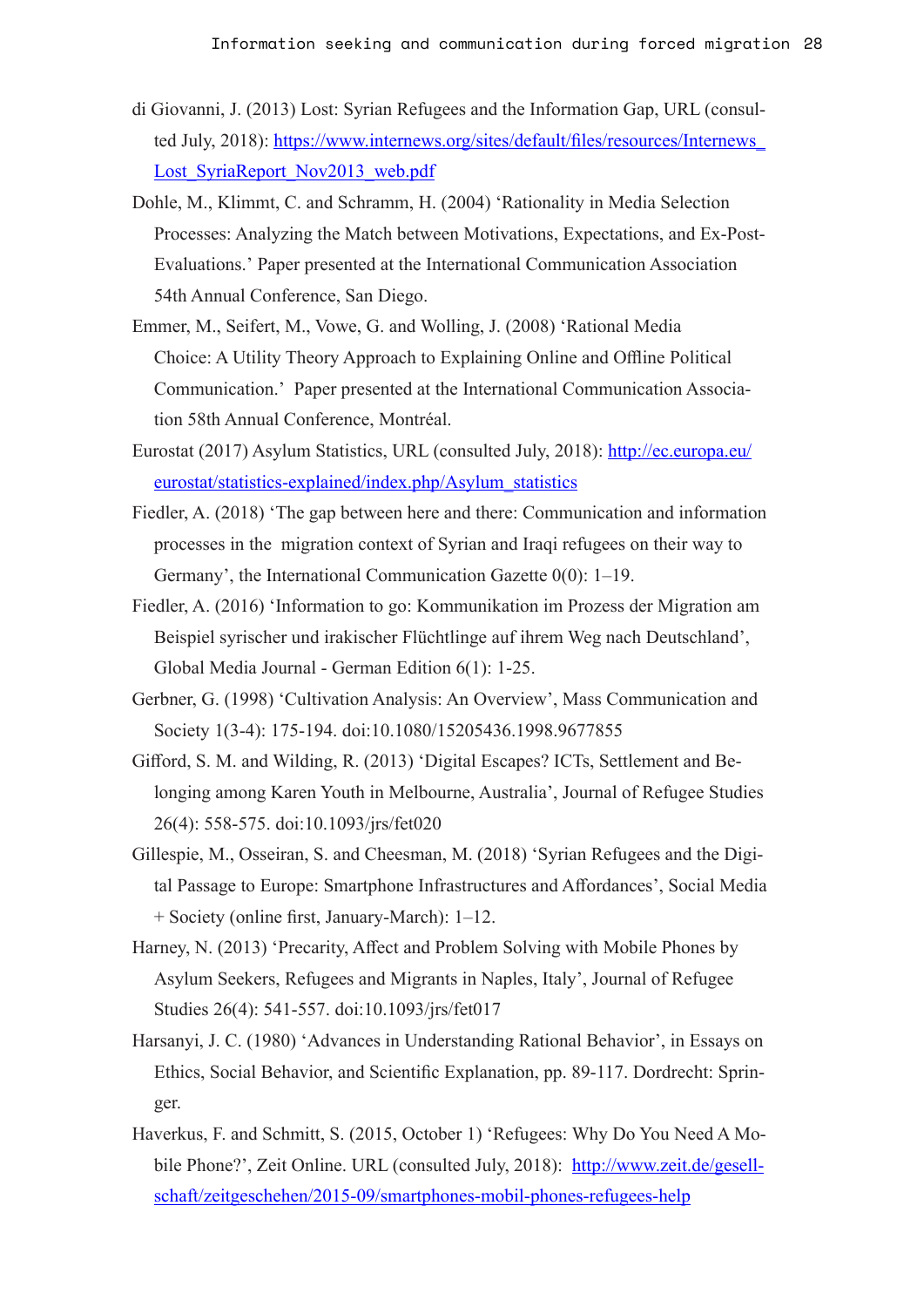- Katz, E., Haas, H. and Gurevitch, M. (1973) 'On the Use of the Mass Media for Important Things', American Sociological Review 38(2): 164-181. doi:10.2307/2094393
- Khorshed, A. and Sophia, I. (2015) 'The Digital Divide and Social Inclusion Among Refugee Migrants: A Case in Regional Australia', Information Technology & People 28(2): 344-365. doi:10.1108/ITP-04-2014-0083
- Kutscher, N. and Kreß, L.-M. (2015) 'Internet ist gleich mit Essen'. Empirische Studie zur Nutzung digitaler Medien durch unbegleitete minderjährige Flüchtlinge, URL (consulted July, 2018): [https://images.dkhw.de/fileadmin/Redaktion/1.1\\_](https://images.dkhw.de/fileadmin/Redaktion/1.1_Startseite/3_Nachrichten/Studie_Fluechtlingskinder-digitale_Medien/Studie_Fluechtlingskinder_und_digitale_Medien_Zusammenfassung.pdf) [Startseite/3\\_Nachrichten/Studie\\_Fluechtlingskinder-digitale\\_Medien/Studie\\_Flu](https://images.dkhw.de/fileadmin/Redaktion/1.1_Startseite/3_Nachrichten/Studie_Fluechtlingskinder-digitale_Medien/Studie_Fluechtlingskinder_und_digitale_Medien_Zusammenfassung.pdf)[echtlingskinder\\_und\\_digitale\\_Medien\\_Zusammenfassung.pdf](https://images.dkhw.de/fileadmin/Redaktion/1.1_Startseite/3_Nachrichten/Studie_Fluechtlingskinder-digitale_Medien/Studie_Fluechtlingskinder_und_digitale_Medien_Zusammenfassung.pdf)
- LaRose, R. and Eastin, M. S. (2004) 'A Social Cognitive Theory of Internet Uses and Gratifications: Toward a New Model of Media Attendance' Journal of Broadcasting & Electronic Media 48(3): 358-377.
- Leung, L. (2011) Taking Refuge in Technology: Communication Practices in Refugee Camps and Immigration Detention, URL (consulted July, 2018): [http://www.](http://www.unhcr.org/4d5b992b9.pdf) [unhcr.org/4d5b992b9.pdf](http://www.unhcr.org/4d5b992b9.pdf)
- Leurs, K. and Smets, K. (2018) 'Five Questions for Digital Migration Studies: Learning From Digital Connectivity and Forced Migration In(to) Europe' Social Media + Society (online first, January-March): 1–16.
- Lippman, W. (1998) Public Opinion. London: Transaction Publishers.
- Locke, C. (2017, February 20) 'Refugees' stories Told Through Their Smartphones', Wired, URL (consulted July, 2018): [https://www.wired.com/2017/02/personal-sto](https://www.wired.com/2017/02/personal-stories-refugees-told-smartphones/)[ries-refugees-told-smartphones/](https://www.wired.com/2017/02/personal-stories-refugees-told-smartphones/)
- McCombs, M. E. and Shaw, D. L. (1993) 'The Evolution of Agenda-Setting Research: Twenty-Five Years in the Marketplace of Ideas', Journal of Communication 43(2): 58-67. doi:10.1111/j.1460-2466.1993.tb01262.x
- Mossberger, K., Tolbert, C. J. and Stansbury, M. (2003) Virtual Inequality. Beyond the Digital Divide. Washington, D.C.: Washington University Press.
- O'Malley, J. (2015, September 7) Surprised that Syrians Refugees Have Smartphones? Sorry to Break This to You, But You're an Idiot', Independent. URL (consulted July, 2018): [http://www.independent.co.uk/voices/comment/surprised](http://www.independent.co.uk/voices/comment/surprised-that-syrian-refugees-have-smartphones-well-sorry-to-break-this-to-you-but-youre-an-idiot-10489719.html)[that-syrian-refugees-have-smartphones-well-sorry-to-break-this-to-you-but-youre](http://www.independent.co.uk/voices/comment/surprised-that-syrian-refugees-have-smartphones-well-sorry-to-break-this-to-you-but-youre-an-idiot-10489719.html)[an-idiot-10489719.html](http://www.independent.co.uk/voices/comment/surprised-that-syrian-refugees-have-smartphones-well-sorry-to-break-this-to-you-but-youre-an-idiot-10489719.html)